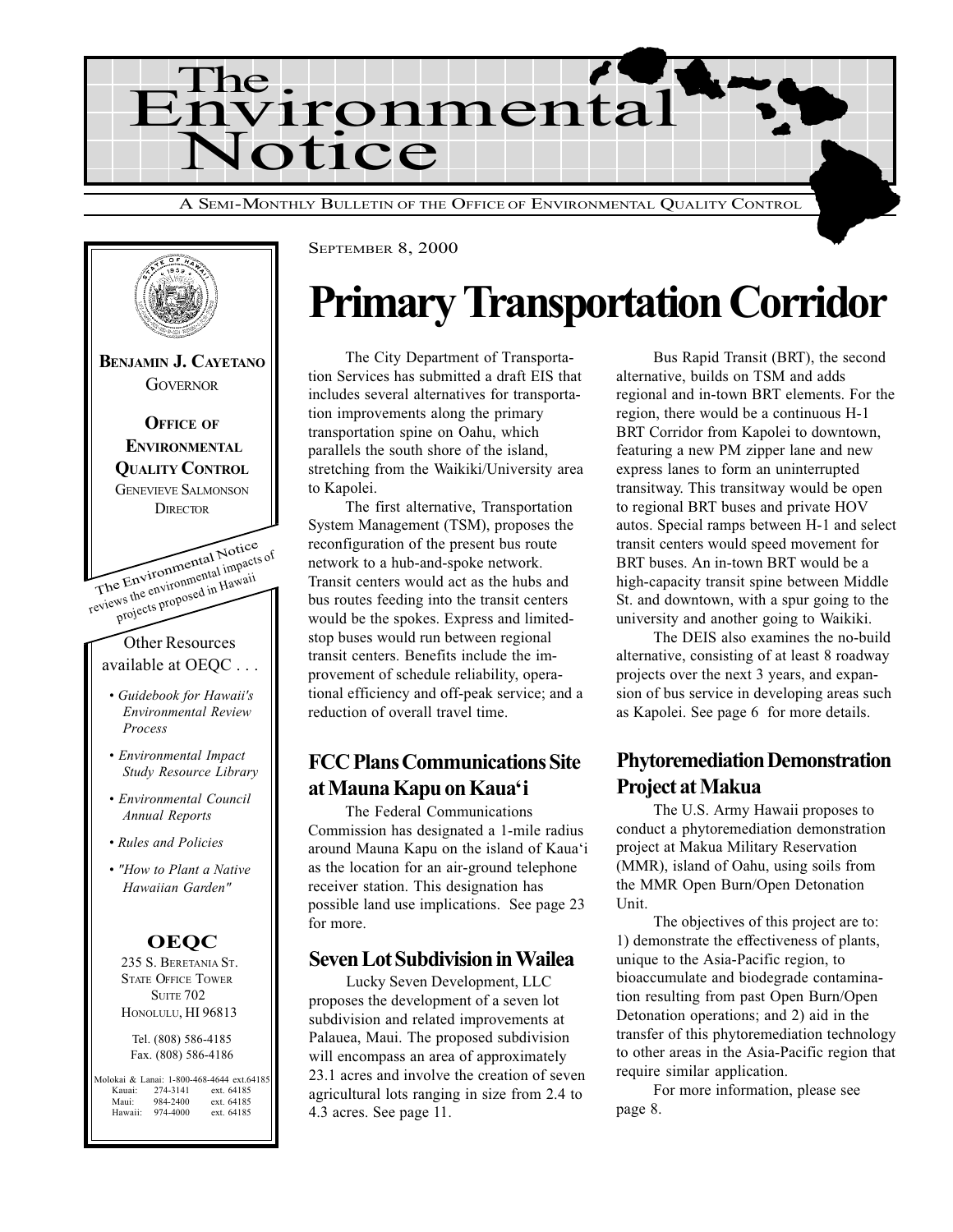# Table of Contents

SEPTEMBER 8, 2000

# **1** Oahu Notices

#### Draft Environmental Assessments

| (1) Ala Wai Watershed Project, Manoa Valley District Park Stream |  |
|------------------------------------------------------------------|--|
|                                                                  |  |
|                                                                  |  |
|                                                                  |  |
|                                                                  |  |
|                                                                  |  |

#### Final Environmental Assessments/

|  | <b>Findings of No Significant Impacts (FONSI)</b> |  |
|--|---------------------------------------------------|--|
|--|---------------------------------------------------|--|

| (6) Kaneohe Civic Center Neighborhood Park Parking Lot 6 |  |
|----------------------------------------------------------|--|

| <b>Draft Environmental Impact Statements</b> |  |  |
|----------------------------------------------|--|--|
|                                              |  |  |

#### National Environmental Policy Act

| (8) U.S. Veterans Initiative Transitional Housing and Supportive  |
|-------------------------------------------------------------------|
|                                                                   |
| (9) Open Burn/Open Detonation Unit Phytoremediation Demonstration |
|                                                                   |

#### Previously Published Projects Pending Public Comments

# **5 Maui Notices**

#### Draft Environmental Assessments

| (1) Arisumi Brothers Commercial/Mixed Use of Three Parcels  10 |  |
|----------------------------------------------------------------|--|
| (2) Kihei Garden Mart Proposed Retail Plant Nursery  10        |  |
|                                                                |  |
|                                                                |  |
|                                                                |  |
|                                                                |  |

#### Final Environmental Assessments/

#### Findings of No Significant Impacts (FONSI)

| (7) Honoapiilani Highway Improvements, from Alaelae Point to |  |
|--------------------------------------------------------------|--|
|                                                              |  |
| Withdrawals                                                  |  |
|                                                              |  |

# 6 Hawaii Notices

#### Draft Environmental Assessments

[\(1\) Kipahoehoe Natural Area Reserve Management Plan](#page-14-0) .................. 15

## OEQC intends to make the information in this bulletin accessible to everyone. Individuals that require this material in a different format (such as large type or braille), should contact our office for assistance.

#### The Environmental Notice **Office of Environmental Quality Control** Page 2

### Final Environmental Assessments/ Findings of No Significant Impacts (FONSI)

| $\mathbf{r}$ manner of $\mathbf{r}$ or $\mathbf{r}$ or $\mathbf{r}$ and $\mathbf{r}$ and $\mathbf{r}$ and $\mathbf{r}$ or $\mathbf{r}$ |  |
|----------------------------------------------------------------------------------------------------------------------------------------|--|
|                                                                                                                                        |  |
|                                                                                                                                        |  |
| <b>Previously Published Projects Pending Public Comments</b>                                                                           |  |
|                                                                                                                                        |  |
|                                                                                                                                        |  |
|                                                                                                                                        |  |

#### Withdrawals

[Kaupulehu Golf Course Maintenance Facility & Plant Nursery .......... 16](#page-15-0)

## **■ Kauai Notices**

#### Final Environmental Assessments/

| <b>Findings of No Significant Impacts (FONSI)</b>            |  |
|--------------------------------------------------------------|--|
|                                                              |  |
| <b>Previously Published Projects Pending Public Comments</b> |  |
|                                                              |  |

# **≰ Shoreline Notices**

# **A** Pollution Control Permits

# **∢ Environmental Council Notices**

|--|

# J[Federal Notices](#page-20-0)

| Comments Sought on Genetically Modified Soybeans Permit  21         |  |
|---------------------------------------------------------------------|--|
| Proposed Rules on Marine Mammal Takings Related to a Low            |  |
| Frequency Sound Source by the North Pacific Acoustic                |  |
|                                                                     |  |
|                                                                     |  |
|                                                                     |  |
| EPA Removes Schofield Barracks from the Superfund National          |  |
|                                                                     |  |
|                                                                     |  |
| Designation of 1-mile Radius Around Mauna Kapu, Kaua'i for Locating |  |
|                                                                     |  |
| Comments Sought on Commercial Submarine Cables in National          |  |
|                                                                     |  |
|                                                                     |  |

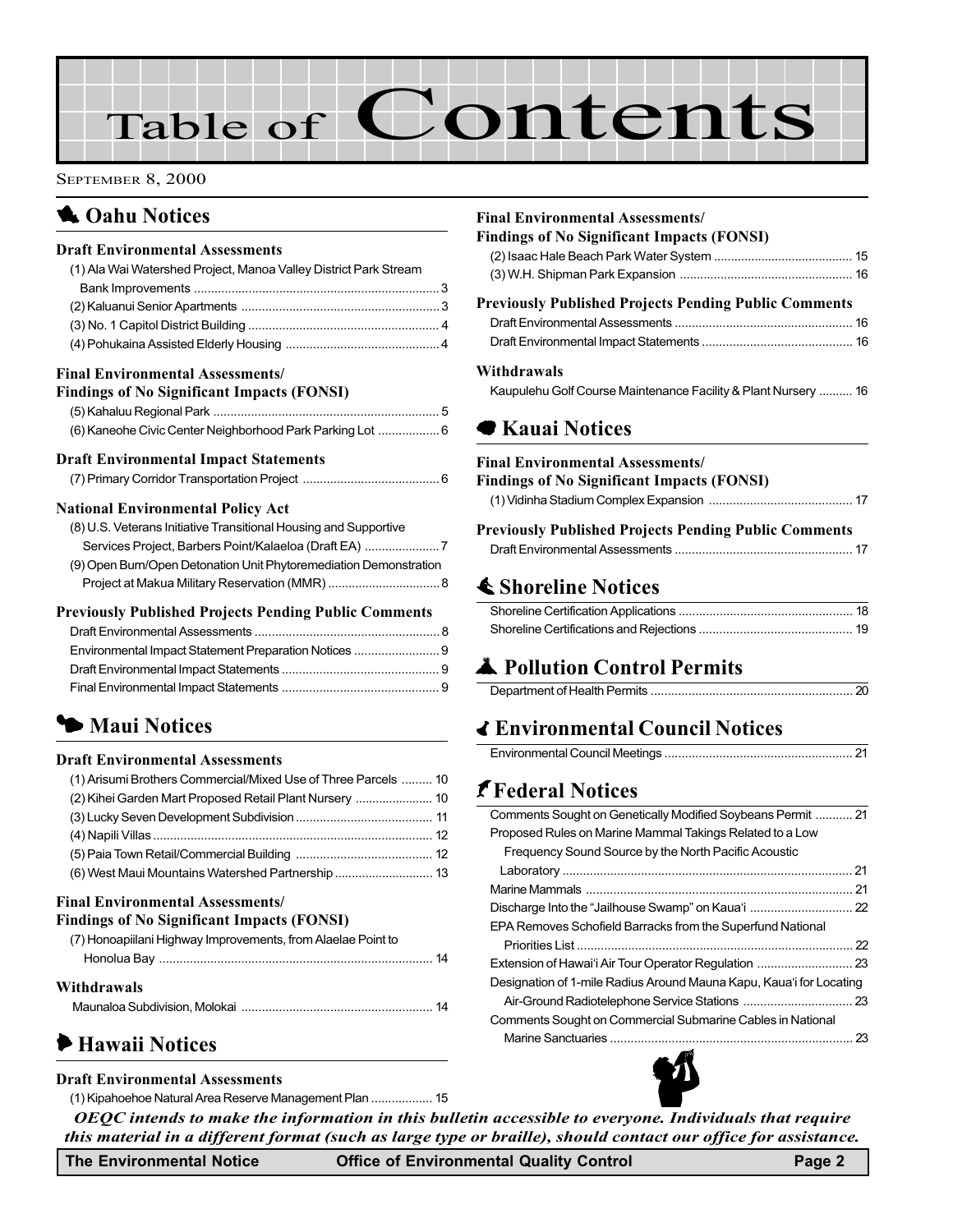<span id="page-2-0"></span>

| <b>Public Comment</b> |                                                                                                                          |
|-----------------------|--------------------------------------------------------------------------------------------------------------------------|
| Deadline:             | October 9, 2000                                                                                                          |
| Status:               | DEA First Notice pending public comment.<br>Address comments to the applicant with<br>copies to the consultant and OEOC. |
| <b>Permits</b>        |                                                                                                                          |

Required: SCAP, DOA-COE, grading

The portion of Manoa Stream that forms the southeastern boundary of Manoa Valley District Park is badly eroding and contributes to the sediment load in the Ala Wai Canal. This project presents an excellent opportunity for ecological restoration of the riparian (streambank) zone. Portions of the stream bank will be cut back, removing loose sliding material. The decreased slope will provide more opportunities for passive recreational activities, as well as reducing erosion. New plantings will be chosen from native Hawaiian species that are typical of more natural riparian zones. When fully completed, the improvements will feature a picnic area with a BBQ pavilion, a small grassed amphitheater overlooking the stream, and footpaths connecting with a proposed pathway system that will encircle the entire park. This streambank improvement project is funded under the City and County of Honolulu's "21<sup>st</sup> Century Oahu: A Shared Vision for the Future" program and is also part of the greater Ala Wai Canal Watershed Improvement project.

| <b>District:</b>  | Honolulu                            |
|-------------------|-------------------------------------|
| TMK:              | 3-9-8 Parcel 46                     |
| Applicant:        | Hawaii Intergenerational Community  |
|                   | Development Association             |
|                   | 1154 Fort Street Mall, Suite 300    |
|                   | Honolulu, Hawaii 96813              |
|                   | Contact: Michael Allison (524-0552) |
|                   | <b>Approving Agency/Accepting</b>   |
| <b>Authority:</b> | Housing and Community Development   |
|                   | Corporation of Hawaii               |
|                   | 677 Queen Street, Suite 300         |
|                   | Honolulu, Hawaii 96813              |
|                   | Contact: Lloyd Fukuoka (587-0579)   |
| Consultant:       | Community 2010                      |
|                   | 1154 Fort Street Mall, Suite 300    |
|                   | Honolulu, Hawaii 96813              |
|                   | Contact: Mike Klein (371-2567)      |
|                   |                                     |

Public Comment

| Deadline:      | October 9, 2000                             |
|----------------|---------------------------------------------|
| Status:        | DEA First Notice pending public comment.    |
|                | Address comments to the applicant with      |
|                | copies to the approving agency or accepting |
|                | authority, the consultant and OEQC.         |
| <b>Permits</b> |                                             |
| Required:      | Grading, Building                           |
|                |                                             |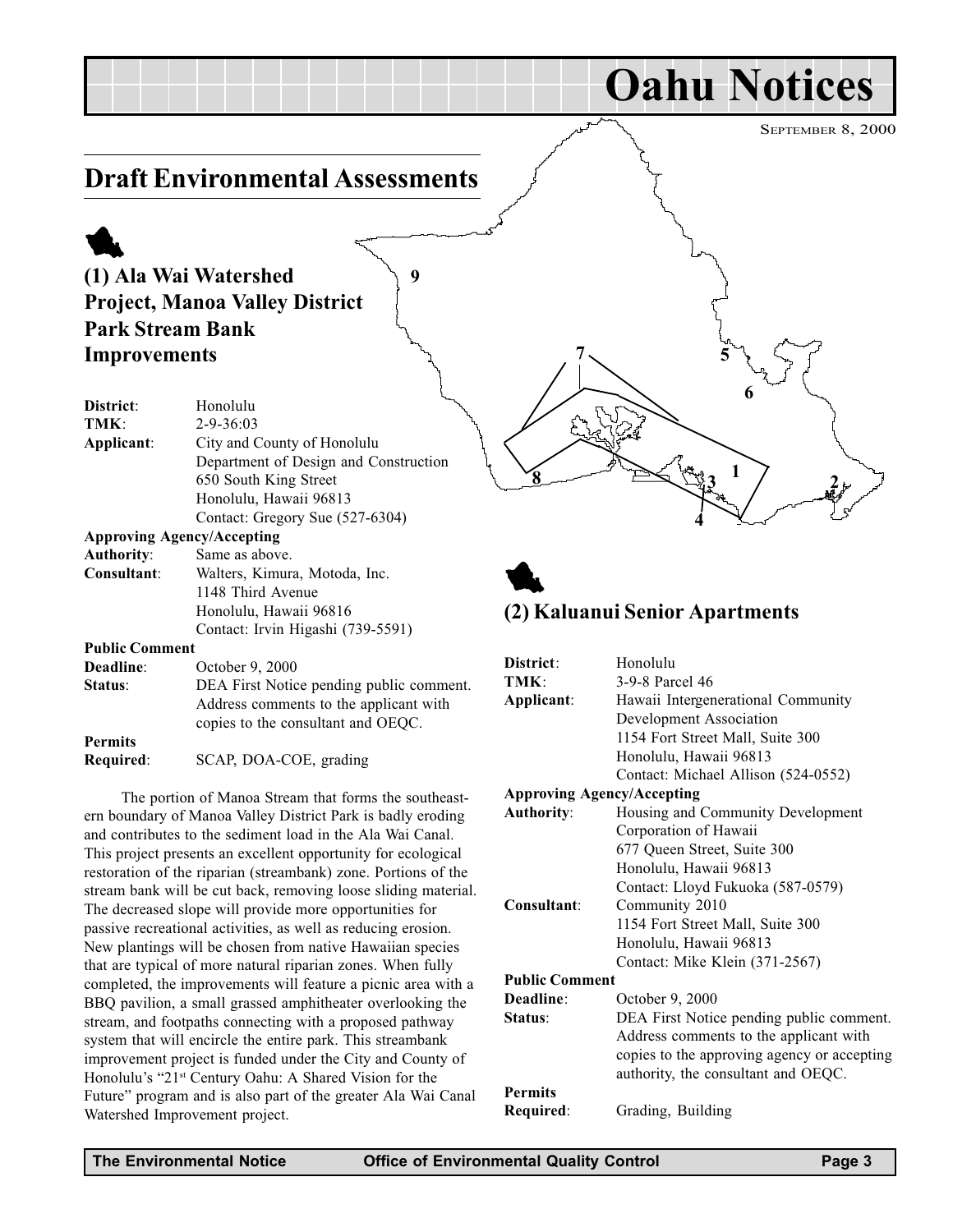# <span id="page-3-0"></span>Oahu Notices

SEPTEMBER 8, 2000

An application has been submitted to the State of Hawaii, Housing and Community Development Corporation of Hawaii (HCDHC), for the Rental Housing Trust Fund (RHTF) project award. If awarded, State of Hawaii funds would be used for construction and permanent financing of (31) affordable rental units.

The proposed "Kaluanui Senior Apartments" will be built on 0.680 acres of TMK: (1)3-9-08: parcel 46. One building would be built within these (31) affordable apartment units, with one bedroom one bath and two bedroom one bath apartments. These apartments would be approximately 504 square feet in size for a one bedroom and 598 square feet for a two bedroom. Each senior apartment would include one parking stall. Rents for this apartment project will be rent restricted at or below 60% to 30% of the area median household income. All (31) apartment units will be constructed at one time with an anticipated construction starting date of January 2001.

Kaluanui Senior Apartments will be part of a 450 unit Continuum Care Retirement Community. During construction there will be noise and dust impacts from this project. After construction there will be an impact on traffic that will be somewhat mitigated by the age of the residents.



## (3) No. 1 Capitol District Building

| District:             | Honolulu                                 | (4) Pohukaina A            |             |
|-----------------------|------------------------------------------|----------------------------|-------------|
| TMK:                  | $2 - 1 - 17:1$                           |                            |             |
| Applicant:            | Department of Accounting and General     |                            |             |
|                       | <b>Services</b>                          | District:                  | Hono        |
|                       | P.O. Box 119                             | TMK:                       | $2 - 1 - 5$ |
|                       | Honolulu, Hawaii 96810                   | Applicant:                 | Housi       |
|                       | Contact: Alan Sanborn (586-0499)         |                            | Corpo       |
|                       | <b>Approving Agency/Accepting</b>        |                            | 677 Q       |
| <b>Authority:</b>     | Same as above.                           |                            | Hono        |
| Consultant:           | Wil Chee Planning, Inc.                  |                            | Conta       |
|                       | 1400 Rycroft Street, Suite 928           | <b>Approving Agency/Ac</b> |             |
|                       | Honolulu, Hawaii 96814                   | <b>Authority:</b>          | Same        |
|                       | Contact: Claire Tom (955-6088)           | Consultant:                | Envir       |
| <b>Public Comment</b> |                                          |                            | 1188        |
| Deadline:             | October 9, 2000                          |                            | Hono        |
| Status:               | DEA First Notice pending public comment. |                            | Conta       |
|                       | Address comments to the applicant with   | <b>Public Comment</b>      |             |
|                       | copies to the consultant and OEQC.       | Deadline:                  | Octob       |
| <b>Permits</b>        |                                          |                            |             |
| Required:             | N/A                                      |                            |             |
|                       |                                          |                            |             |

The State of Hawai'i Department of Accounting and General Services (DAGS) proposes to acquire the fee interest of the property located at 250 South Hotel Street in Honolulu. The 2.01-acre property contains the Hemmeter Building (hereby referred to as No. 1 Capitol District Building).

The State of Hawai'i currently leases space on the  $1<sup>st</sup>$ , 3rd, 4th, and 5th floors of the No. 1 Capitol District Building for department offices. Remaining spaces in the No. 1 Capitol District Building are occupied by the building owners (BIGI Corporation) or are vacant.

Purchase of the property containing the No. 1 Capitol District Building by the State of Hawai'i will reduce the lease log. Government offices currently located in the No. 1 Capitol District Building are expected to remain.

The proposed action to acquire the No. 1 Capitol District Building will not result in any new uses on the property except for the creation of an art gallery that will be open to the public. The second floor of the building may be renovated subsequent to its acquisition by the State of Hawai'i for the creation of an art gallery that would be managed and operated by the State Foundation for Culture and the Arts. No additional parking will be created for the proposed action due to the availability of public parking in Alii Place. No tour bus traffic will be encouraged at the No. 1 Capitol District Building.



# ssisted Elderly Housing

| District:                         | Honolulu                           |
|-----------------------------------|------------------------------------|
| TMK:                              | $2-1-51$ : por. 9                  |
| Applicant:                        | Housing and Community Development  |
|                                   | Corporation of Hawaii (HCDCH)      |
|                                   | 677 Oueen Street, Suite 300        |
|                                   | Honolulu, Hawaii 96813             |
|                                   | Contact: Stan Fujimoto (587-0541)  |
| <b>Approving Agency/Accepting</b> |                                    |
| <b>Authority:</b>                 | Same as above.                     |
| Consultant:                       | Environmental Communications, Inc. |
|                                   | 1188 Bishop Street, Suite 2210     |
|                                   | Honolulu, Hawaii 96813             |
|                                   | Contact: Taeyong Kim (528-4661)    |
| <b>Public Comment</b>             |                                    |
| Deadline:                         | Actober 9-2000                     |

9er 9, 2000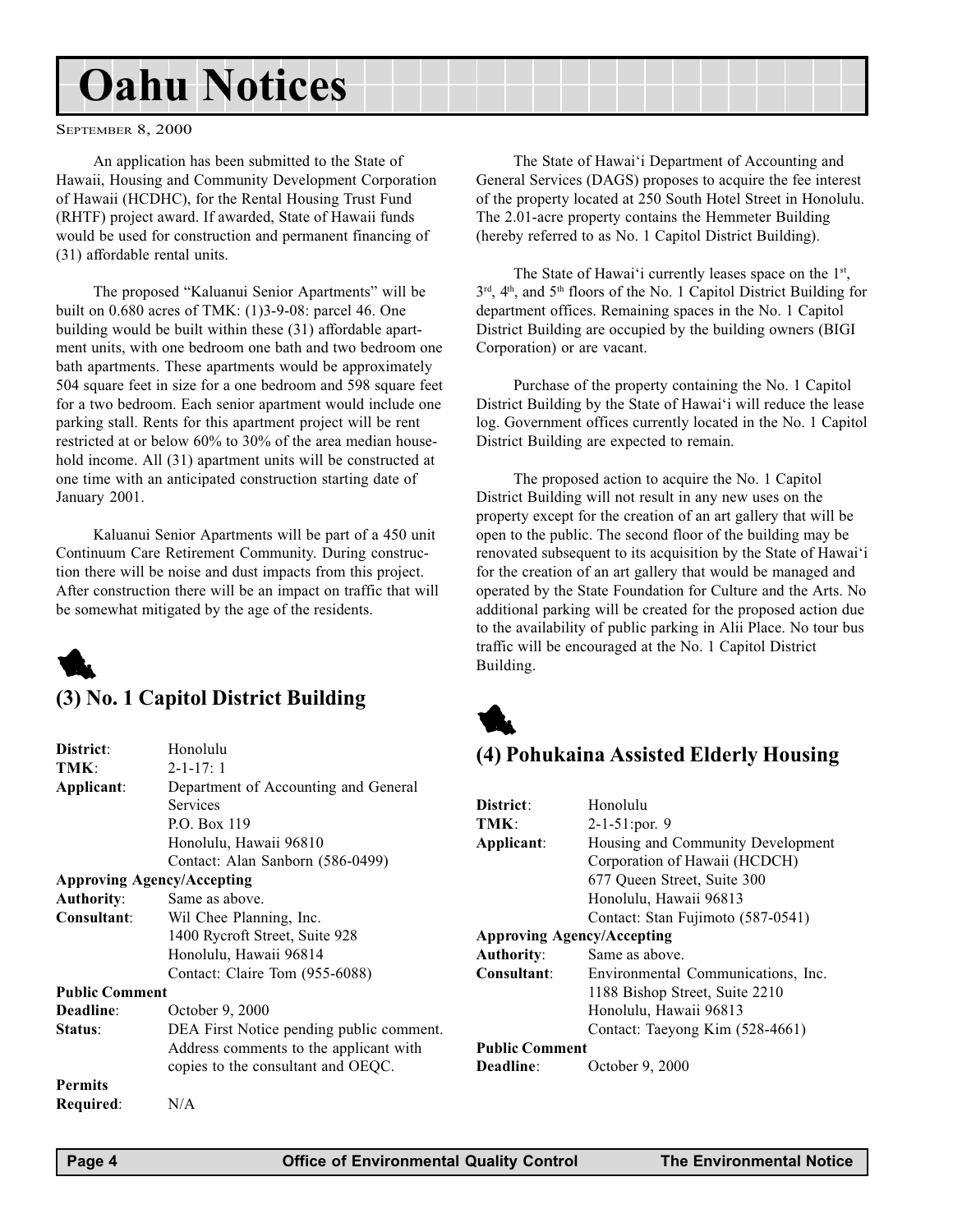<span id="page-4-0"></span>

| Status:          | DEA First Notice pending public comment. |
|------------------|------------------------------------------|
|                  | Address comments to the applicant with   |
|                  | copies to the consultant and OEQC.       |
| <b>Permits</b>   |                                          |
| <b>Required:</b> | Zoning, Building, Grading                |

The Housing and Community Development Corporation of Hawaii (HCDCH) is proposing the development of a senior housing facility with assisted living and/or healthcare support services on the project site. The project will be jointly developed through a Request for Proposal (RFP) process.

The project site is located on the consolidated block within the Kakaako Mauka District bounded by Queen Street to the northeast (mauka), Cooke Street to the southeast (Diamond Head), Pohukaina Street to the southwest (makai), and Keawe Street to northwest (Ewa). Presently, the project area is used for parking.

The project will consist of approximately 200 1 bedroom and studio units configured in a 14-floor structure. The first four floors of the structure will accommodate the lobby, service areas, parking and a community center. Residential units will be located on floors 5 through 14. Approximately 87 resident and guest parking stalls will be provided within the parking levels. Ingress and egress points will be located along Halekauwila Street.

Impacts associated with the proposed project have generally been determined to be negligible. Views will be impacted as a result of the new facility but should be considered in the context that any development of the site will result in the loss of open space. Some loss of parking will be experienced with the development of the project.

Adverse impacts that cannot be avoided are generally related to short-term construction impacts. These impacts can be minimized by sound construction practices, adherence to applicable construction regulations as prescribed by the Department of Health, and coordination with applicable County agencies.

# Final Environmental Assessments/Findings of No Significant Impacts (FONSI)



## (5) Kahaluu Regional Park

| District:                         | Koolaupoko                               |
|-----------------------------------|------------------------------------------|
| TMK:                              | 4-7-12:1, 2, 11-13, 16-19, 24 & 28; 4-7- |
|                                   | 13:1 and 4-7-26:9, 10, 20, 21 and 23     |
| Applicant:                        | City and County of Honolulu              |
|                                   | Department of Design and Construction    |
|                                   | 650 South King Street                    |
|                                   | Honolulu, Hawaii 96813                   |
|                                   | Contact: Gary Doi (527-6699)             |
| <b>Approving Agency/Accepting</b> |                                          |
| <b>Authority:</b>                 | Same as above.                           |
| Consultant:                       | R.M. Towill Corporation                  |
|                                   | 420 Waiakamilo Road, Suite 411           |
|                                   | Honolulu, Hawaii 96817                   |
|                                   | Contact: Chester Koga (842-1133)         |
| <b>Public Challenge</b>           |                                          |
| Deadline:                         | October 9, 2000                          |
| Status:                           | FEA/FONSI issued, project may proceed.   |
| <b>Permits</b>                    |                                          |
| Required:                         | SMA, Sec. 404, Sec. 401                  |
|                                   |                                          |

The City and County of Honolulu, Department of Design and Construction (DDC), plans to develop a "community-based" park in the Kahalu'u area of the island of Oahu. The project will involve the development of approximately 46 acres of land into the Kahalu'u Regional Park complex. The proposed Kahalu'u Regional Park will include the existing Kahalu'u Community Park.

The project area is located on the windward coast of Oahu. The site is situated primarily in the Waihee Ahupua'a, at the terminus of three watersheds (Waihee, Kahalu'u and Ahuimanu) and is within the northern portion of Koolaupoko District. The project faces Kaneohe Bay and Kahaluu lagoon to the north and east. Waihee Stream runs along the southern boundary of the project. Kahalu'u Elementary School and Kahaluu Fire Station are located west of the project.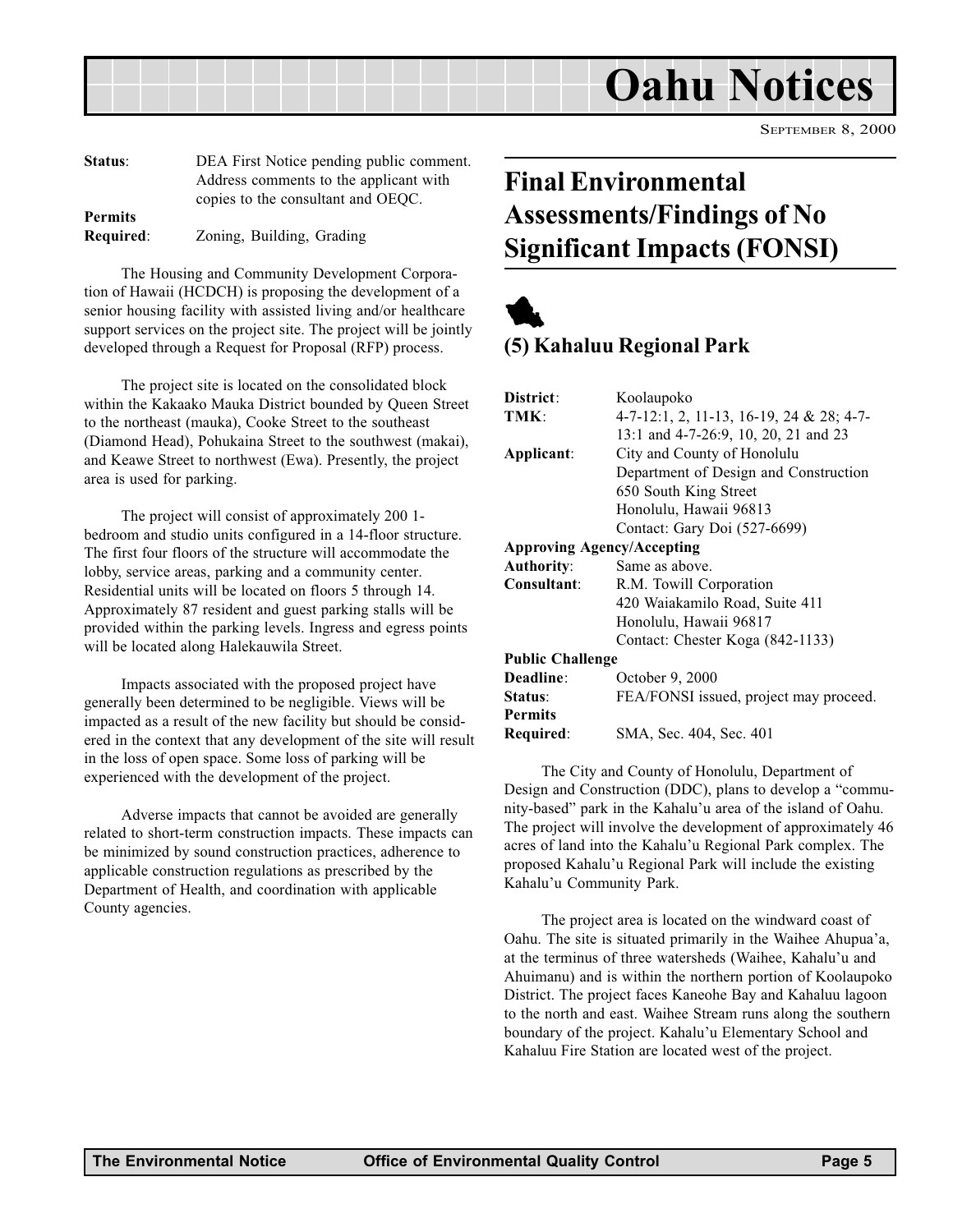# <span id="page-5-0"></span>Oahu Notices

#### SEPTEMBER 8, 2000

This project is the result of the City and County of Honolulu to develop a major flood control project along with a regional park to mitigate flooding from the three watersheds in the area (Waihee, Kahalu'u and Ahuimanu). Through the diligent efforts of the Kahalu'u community and numerous lawmakers this community-based plan was adopted in Resolution 94-188. This resolution recognizes the Kahalu'u Regional Park Advisory Committee, a standing committee of Kahalu'u Neighborhood Board No. 29, for the communitybased master planning of the Kahalu'u Regional Park. This proposed park development will compliment and enhance the rural atmosphere and extensive open space of the area. The project will also relieve some of the demand for playing fields in the Kaneohe Bay area and northern Koolaupoko District.



## (6) Kaneohe Civic Center Neighborhood Park Parking Lot

| District:                         | Koolaupoko                             |  |
|-----------------------------------|----------------------------------------|--|
| TMK:                              |                                        |  |
|                                   | 4-5-18:por of 2 & 52                   |  |
| Applicant:                        | City and County of Honolulu            |  |
|                                   | Department of Design and Construction  |  |
|                                   | 650 South King Street                  |  |
|                                   | Honolulu, Hawaii 96813                 |  |
|                                   | Contact: Carl Arakaki (523-4671)       |  |
| <b>Approving Agency/Accepting</b> |                                        |  |
| <b>Authority:</b>                 | Same as above.                         |  |
| Consultant:                       | Engineering Concepts, Inc.             |  |
|                                   | 1150 South King Street, Suite 700      |  |
|                                   | Honolulu, Hawaii 96814                 |  |
|                                   | Contact: Kenneth Ishizaki (591-8820)   |  |
| <b>Public Challenge</b>           |                                        |  |
| Deadline:                         | October 9, 2000                        |  |
| Status:                           | FEA/FONSI issued, project may proceed. |  |
| <b>Permits</b>                    | Grubbing/Grading/Stockpiling,          |  |
| Required:                         | Noise, Building                        |  |
|                                   |                                        |  |

The City and County of Honolulu Department of Design and Construction is proposing to construct a parking lot to serve the needs of the Kaneohe Civic Center Neighborhood Park, which presently lacks parking facilities. The need for parking is heightened during the youth soccer season when practice sessions and games are held at the park. The proposed action includes construction of a 46-stall parking lot; an accessible path from the parking lot to the park; and a graveled overflow parking area within the present Division of Road Maintenance yard.

Access to the project site is off of Waikalua Road. Neighboring facilities include the Kaneohe Public Library and Kaneohe Police Station. The project site is bound by Kamehameha Highway to the west and Kaneohe Stream to the south.

Increased dust, noise and traffic may result from construction activities. No long term dust, noise or traffic impacts are anticipated. Three parking stalls within the library parking lot will be lost as a result of the project. The loss of stalls will be mitigated since the project will provide additional public parking in an adjacent lot. A grassed drainageway between the library parking lot and project site will be filled. However, an isolated wetland and small stream within the project area will not be impacted.

The project is scheduled for construction in late 2000, dependent on receipt of permits and approvals. Construction is anticipated to cost \$350,000 and will require six months to complete.

# Draft Environmental Impact **Statements**



## (7) Primary Corridor Transportation Project

| District:<br>TMK:<br>Applicant:   | Honolulu, Ewa<br>various<br>City and County of Honolulu<br>Department of Transportation Services |
|-----------------------------------|--------------------------------------------------------------------------------------------------|
|                                   | 711 Kapiolani Boulevard, Suite 1200                                                              |
|                                   | Honolulu, Hawaii 96813                                                                           |
|                                   | Contact: Cheryl Soon (523-4125)                                                                  |
| <b>Approving Agency/Accepting</b> |                                                                                                  |
| <b>Authority:</b>                 | Governor, State of Hawaii                                                                        |
|                                   | c/o Office of Environmental Quality Control                                                      |
|                                   | 235 South Beretania Street, Suite 702                                                            |
|                                   | Honolulu, Hawaii 96813                                                                           |
|                                   | and                                                                                              |
|                                   | U.S. Department of Transportation                                                                |
|                                   | Federal Transit Administration                                                                   |
| Consultant:                       | Parsons Brinckerhoff Quade & Douglas, Inc.                                                       |
|                                   | Pacific Tower, Suite 3000                                                                        |
|                                   | 1001 Bishop Street                                                                               |
|                                   | Honolulu, Hawaii 96813                                                                           |
|                                   | Contact: Robert Bramen (531-7094)                                                                |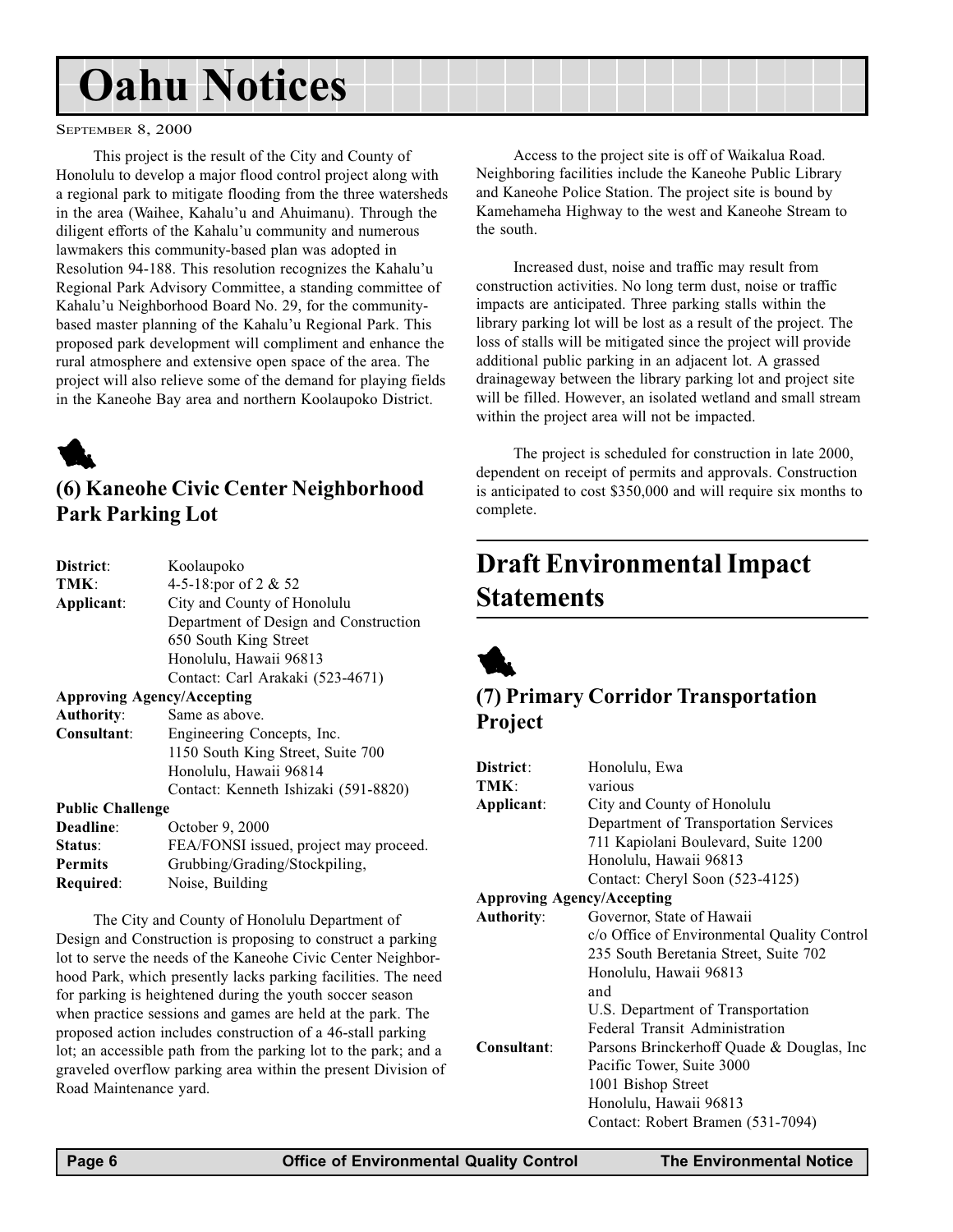<span id="page-6-0"></span>

| <b>Public Comment</b>                       |  |  |
|---------------------------------------------|--|--|
| November 6, 2000                            |  |  |
| DEIS First Notice pending public comment.   |  |  |
| Address comments to the applicant with      |  |  |
| copies to the approving agency or accepting |  |  |
| authority, and the consultant.              |  |  |
| Sec. 404 WQC, CZM, NPDES, SCAP,             |  |  |
| Noise, SMA, grubbing, grading, excavation   |  |  |
| $&$ stockpiling                             |  |  |
|                                             |  |  |

Oahu's primary transportation corridor, which stretches from Kapolei in the Ewa District to the University of Hawaii-Manoa and Waikiki, is where much of the travel on the island occurs. The Primary Corridor Transportation Project is intended to address existing and future mobility constraints in this transportation corridor.

Three alternatives are explored in the project's Major Investment Study/Draft Environmental Impact Statement (MIS/DEIS): (1) The No-Build Alternative includes those projects expected to be implemented in the next three years, and expansion of bus service in growing areas, such as Kapolei, to maintain existing service levels; (2) The Transportation System Management (TSM) Alternative, which features the reconfiguration of the present bus route network to a hub-and-spoke system, and some highway elements designed to improve bus service; and (3) The Bus Rapid Transit (BRT) Alternative, which builds on the hub-andspoke bus system in the TSM Alternative, and adds Regional and In-Town BRT systems. The Regional BRT system includes a continuous H-1 BRT Corridor from Kapolei to Downtown with special bus ramps to and from transit centers. The In-Town BRT system is a high capacity transit spine from Middle Street to Downtown, with branches that continue from Downtown to UH-Manoa, and from Downtown to Waikiki via Kakaako.

The MIS/DEIS analyzes and compares the three alternatives in terms of their transportation benefits as well as their environmental impacts, financial feasibility and costeffectiveness. Transportation analyses contained in the MIS/ DEIS focus on each alternative's effects on transit service and ridership and other surface transportation systems. Environmental analyses examined a multitude of disciplines, such as land use, displacements and relocations, neighborhoods, natural resources, air quality, noise, parklands, historic sites, and visual resources. Long-term impacts, operational impacts and short-term or construction duration impacts are described in the MIS/DEIS.

# National Environmental Policy Act



# (8) U.S. Veterans Initiative Transitional Housing and Supportive Services Project, Barbers Point/Kalaeloa (Draft EA)

| District:                         | Ewa                                    |
|-----------------------------------|----------------------------------------|
| Applicant:                        | U.S. Veterans Initiative               |
|                                   | 733 Hindry Avenue                      |
|                                   | Inglewood, CA 90301                    |
|                                   | Contact: Stephani Hardy (310-348-7600) |
| <b>Approving Agency/Accepting</b> |                                        |
| <b>Authority:</b>                 | City and County of Honolulu            |
|                                   | Department of Planning and Permitting  |
|                                   | 650 South King Street                  |
|                                   | Honolulu, Hawaii 96813                 |
|                                   | Contact: Elizabeth Chinn (523-4217)    |
| Consultant:                       | Capital Solutions Hawaii               |
|                                   | 2331 W. Main Street                    |
|                                   | Wailuku, Hawaii 96793                  |
|                                   | Contact: Mark Percell (249-8838)       |
| <b>Public Comment</b>             |                                        |
| Deadline:                         | October 9, 2000                        |

The United States Veterans Initiative, a non-profit service organization will partner with Cantwell-Anderson, Inc., a private development/management agency to renovate three buildings (Bldgs. 34, 37  $& 1772$ ) located in the urban core of former Barbers Point Naval Air Station, for the purpose of providing transitional housing and appropriate supportive services for homeless veterans and non-veterans on Oahu. The buildings are owned by the Department of Veterans Affairs which has executed a long term lease to Cantwell-Anderson, Inc., the entity which will coordinate the renovations and manage the buildings' use.

The project will provide transitional housing and long term supportive housing for as many as 300 - 400 homeless veterans annually and services provided will include intensive substance abuse treatment and counseling programs, mental health treatment and counseling programs, an intensive 90 day "back-to-work" job training and employment placement program. U.S. Veterans Initiative will partner with Salvation Army, Mental Help Hawaii, Hina Mauka, the DVA Homeless Veterans Outreach Program and other local service providers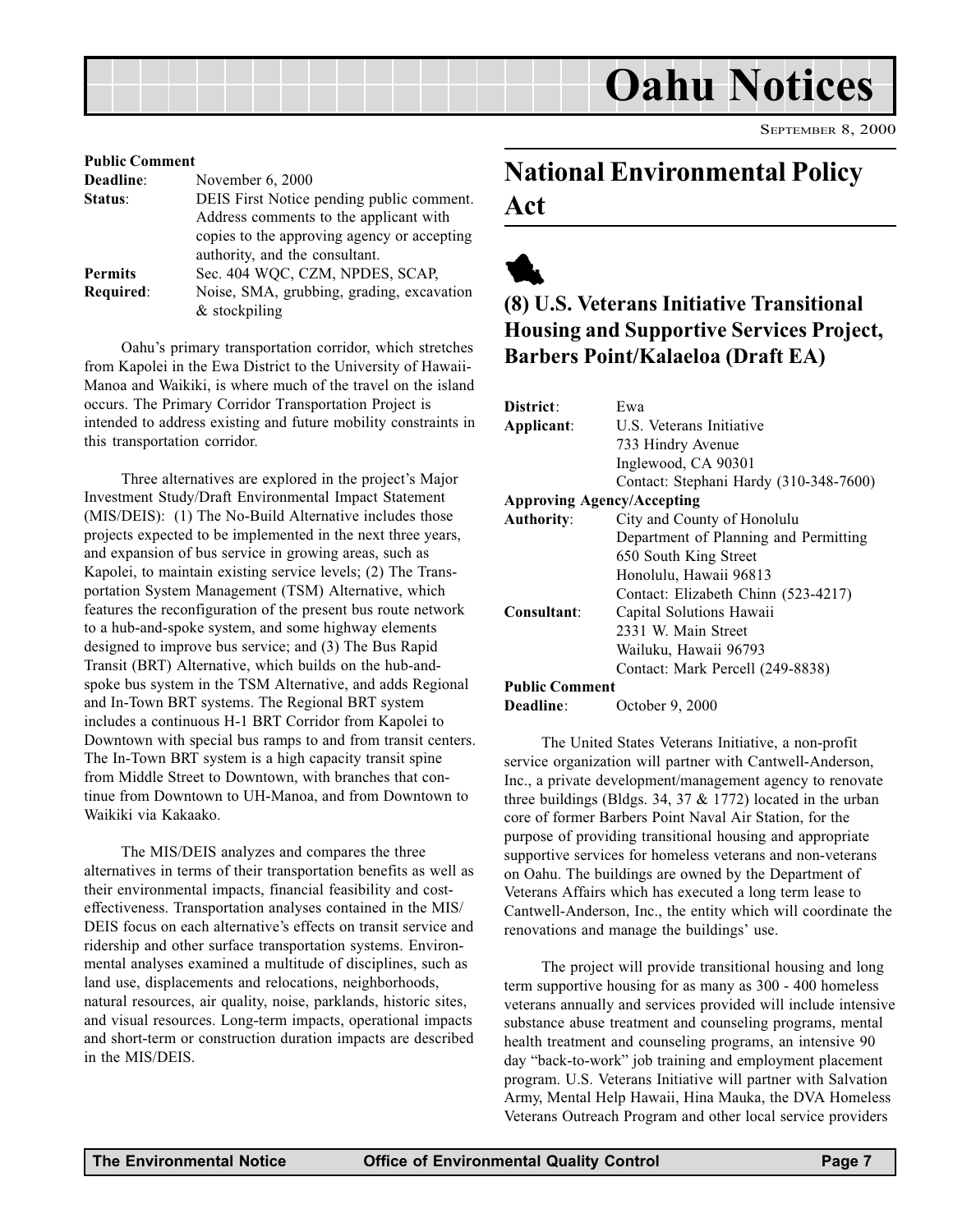# <span id="page-7-0"></span>Oahu Notices

#### SEPTEMBER 8, 2000

to offer a continuum of appropriate services aimed at breaking the cycle of homelessness and facilitating self-sufficiency.

The renovations to be accomplished will involve primarily interior modifications, improvements to ensure compliance with applicable building requirements (including ADA) and minor exterior modifications to improve the general appearance of the buildings. No significant environmental impacts are anticipated as a result of this project.



# (9) Open Burn/Open Detonation Unit Phytoremediation Demonstration Project at Makua Military Reservation (MMR)

| District:             | Waianae                                   |
|-----------------------|-------------------------------------------|
| Applicant:            | 25th Infantry Division (Light) and        |
|                       | U.S. Army, Hawaii                         |
|                       | Schofield Barracks, Hawaii 96857-5013     |
|                       | Contact: Peter Yuh, Jr. (656-2878 x 1051) |
| <b>Public Comment</b> |                                           |
| Deadline:             | October 9, 2000                           |

The U.S. Army Hawaii proposes to conduct a phytoremediation demonstration project at Makua Military Reservation (MMR), island of Oahu, using soils from the MMR OB/OD Unit. The objectives of this project are to: 1) demonstrate the effectiveness of plants, unique to the Asia-Pacific region, to bioaccumulate and biodegrade contamination resulting from past OB/OD operations; and 2) aid in the transfer of this phytoremediation technology to other areas in the Asia-Pacific region that require similar application.

The proposed action will be divided into two phases. The first phase will consist of a greenhouse study to be conducted at the University of Hawaii College of Tropical and Agriculture and Human Resources to identify candidate plant species for phytoremediation. The second phase of the project will consist of an ex-situ field demonstration. Six to eight test cells will be setup near the MMR administration building. The cells will be constructed aboveground and will be bermed and lined with a plastic liner. Soil will be excavated from the OB/OD Unit test plot and transported to the cells. The test cells will be approximately 30 feet long by 30 feet wide and 3 feet deep. After completion of the field demonstration project, the site will be restored to its original condition. Soil from the test cells will be transported back to the test plot within the OB/OD Unit. The berms comprising the test cells will be removed along with any equipment and temporary storage facilities on site.

It is anticipated that there will be no significant longterm adverse effects to geology and soils, above and below ground water resources, climate, air quality, noise environment, topography, wetlands, vegetation and wildlife, threatened and endangered species, cultural, archaeological, or historic resources, and socioeconomic conditions.

The comment deadline for this Draft Environmental Assessment is October 9, 2000. Please send comments to: Peter Yuh, Jr., NEPA Coordinator, Department of Public Works, U.S. Army Garrison Hawaii, Schofield Barracks, HI 96857-5013.

# Previously Published Projects Pending Public Comments

### Draft Environmental Assessments

#### **4 Haleiwa Alii Beach Park Bathhouse**

| Applicant:                                | City and County of Honolulu           |  |
|-------------------------------------------|---------------------------------------|--|
|                                           | Department of Design and Construction |  |
|                                           | 650 South King Street                 |  |
|                                           | Honolulu, Hawaii 96813                |  |
|                                           | Contact: Wesley Obata (527-6328)      |  |
|                                           | <b>Approving Agency/Accepting</b>     |  |
| <b>Authority:</b>                         | City and County of Honolulu           |  |
|                                           | Department of Planning and Permitting |  |
|                                           | 650 South King Street, 7th Floor      |  |
|                                           | Honolulu, Hawaii 96813                |  |
|                                           | Contact: Jeffrey Lee (527-6274)       |  |
| <b>Public Comment</b>                     |                                       |  |
| Deadline:                                 | September 22, 2000                    |  |
| <b>K.</b> Honouliuli 228' Reservoir No. 3 |                                       |  |
| Applicant:                                | City & County of Honolulu             |  |
|                                           | Board of Water Supply                 |  |
|                                           | 630 South Beretania Street            |  |
|                                           | Honolulu, Hawaii 96843                |  |
|                                           | Contact: Michael Matsuo (527-5121)    |  |
| <b>Approving Agency/Accepting</b>         |                                       |  |
|                                           |                                       |  |

#### Board of Water Supply 630 South Beretania Street Honolulu, Hawaii 96843 Contact: Clifford Jamile (527-6180)

#### Public Comment

Deadline: September 22, 2000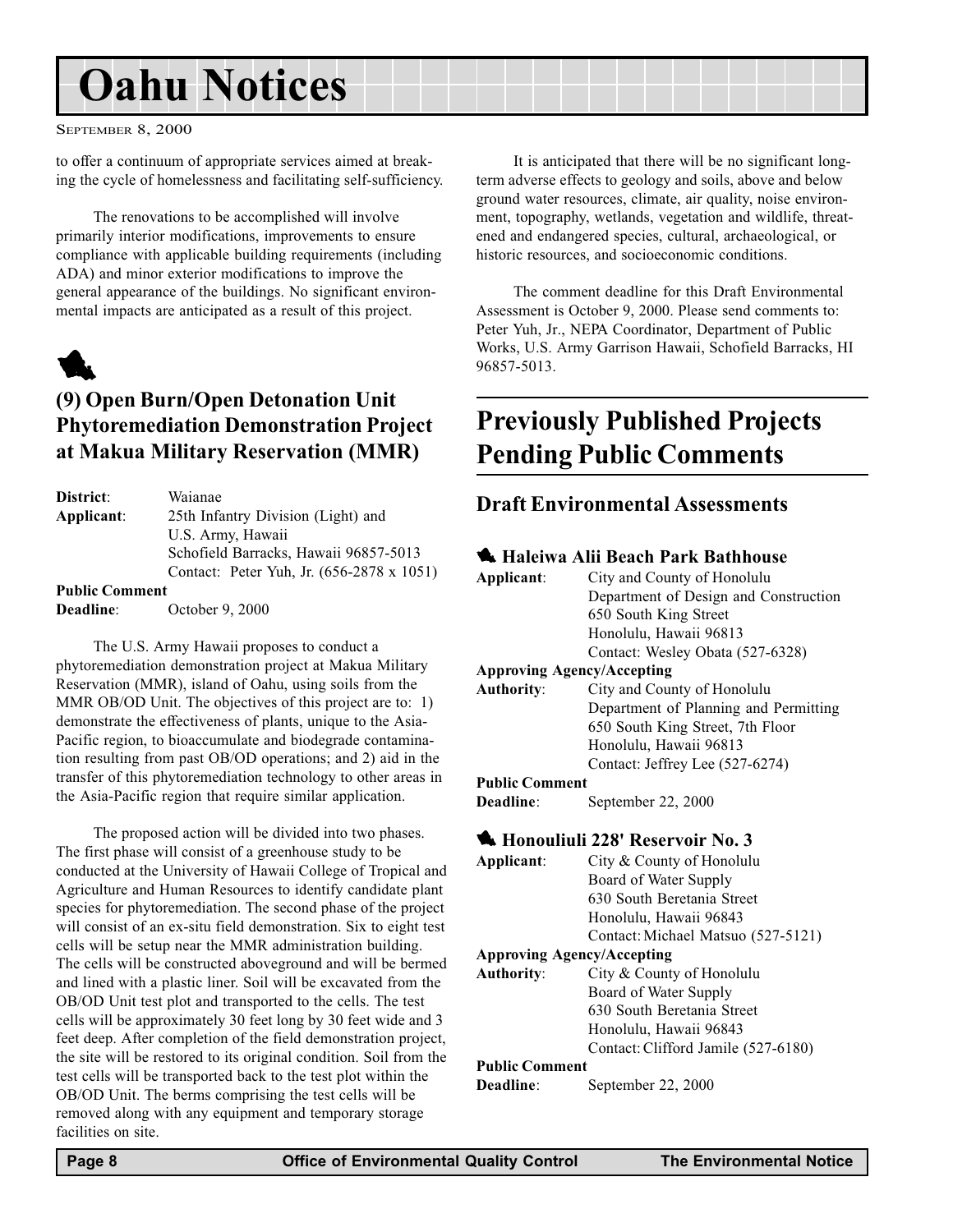<span id="page-8-0"></span>

### **Kawai Nui Community Park Parking Lot and** Landscape Improvements

Applicant: City and County of Honolulu Department of Design and Construction 650 South King Street Honolulu, Hawaii 96813 Contact: Howard Mau (527-6330)

#### Approving Agency/Accepting

Authority: City and County of Honolulu Department of Planning and Permitting 650 South King Street, 7th Floor Honolulu, Hawaii 96813 Contact: Jeffrey Lee (527-6274)

#### Public Comment

Deadline: September 22, 2000

#### **1.** Laie Beach Park Site Improvements Master Plan

| Applicant: | City and County of Honolulu           |
|------------|---------------------------------------|
|            | Department of Design and Construction |
|            | 650 South King Street                 |
|            | Honolulu, Hawaii 96813                |
|            | Contact: Howard Koza (567-6327)       |
|            |                                       |

#### Approving Agency/Accepting

- Authority: City and County of Honolulu Department of Planning and Permitting 650 South King Street, 7th Floor Honolulu, Hawaii 96813 Contact: Ardis Shaw-Kim (527-5349)
- Public Comment
- Deadline: September 22, 2000

### Environmental Impact Statement Preparation Notices

#### **4** Central Oahu Facilities Plan

Applicant: City & County of Honolulu Department of Design & Construction 650 South King Street, 14th Floor Honolulu, Hawaii 96813 Contact: Bill Liu (527-6871)

#### Approving Agency/Accepting

Authority: City & County of Honolulu Department of Planning & Permitting 650 South King Street, 7<sup>th</sup> Floor Honolulu, Hawaii 96813 Contact: Randall Fujiki (523-4432)

Public Comment

Deadline: September 22, 2000

### Draft Environmental Impact Statements

### **4. Barbers Point Harbor (Kalaeloa)**

#### Modifications (Supplemental)

| Applicant:        | Department of Transportation                |
|-------------------|---------------------------------------------|
|                   | Harbors Division                            |
|                   | 79 South Nimitz Highway                     |
|                   | Honolulu, Hawaii 96813                      |
|                   | Contact: Randal Leong (587-1883)            |
|                   | <b>Approving Agency/Accepting</b>           |
| <b>Authority:</b> | Governor, State of Hawaii                   |
|                   | c/o Office of Environmental Quality Control |
|                   | 235 South Beretania Street, Suite 702       |
|                   | Honolulu, Hawaii 96813                      |
|                   |                                             |

#### Public Comment

Deadline: September 22, 2000

### Final Environmental Impact Statements

#### **1 Nanakuli 242 Reservoir**

| Applicant:        | City and County of Honolulu                 |
|-------------------|---------------------------------------------|
|                   | Board of Water Supply                       |
|                   | 630 South Beretania Street                  |
|                   | Honolulu, Hawaii 96843                      |
|                   | Contact: Barry Usagawa (527-5235)           |
|                   | <b>Approving Agency/Accepting</b>           |
| <b>Authority:</b> | Governor, State of Hawaii                   |
|                   | c/o Office of Environmental Quality Control |
|                   | 235 South Beretania Street, Suite 702       |
|                   | Honolulu, Hawaii 96813                      |
| Status:           | FEIS currently being reviewed by OEQC.      |
|                   |                                             |



State of Hawaii Department of Health ENVIRONMENTAL HEALTH SPECIALISTS (Perm/Temp Civil Service Positions)

EHS II-IV (\$2445/mo., \$2643/mo., \$2859/mo.)

Requires degree from accredited college or university with a major in chemistry, physics, biology, or other field related to environmental science.

Requires one year of professional scientific experience in air, water, solid waste, hazardous waste, and underground storage tanks management. Also requires one, two, or three years of professional work experience in environmental protection or management.

For applications and information about these positions, call 586-4517.

An Equal Opportunity/Affirmative Action Employer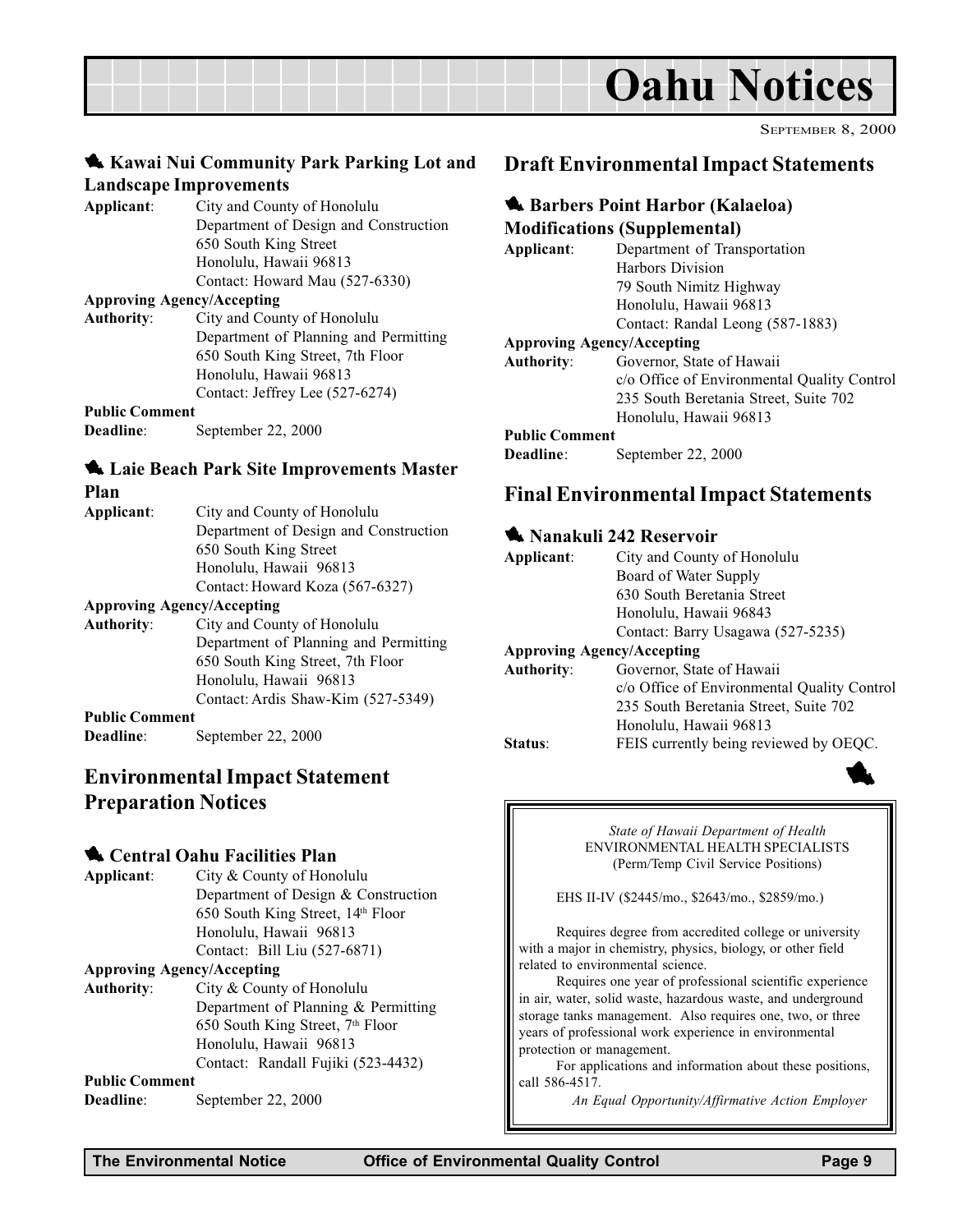# <span id="page-9-0"></span>Maui Notices

SEPTEMBER 8, 2000



of the structures will be in conformance with Makawao-Pukalani-Kula Business Country Town design guidelines.

The Makawao-Pukalani-Kula Community Plan designates the parcels as Single Family Residential. A community plan land use map amendment to Business/Commercial is being requested. Community plan text amendments are also proposed. The application for community plan amendment triggers environmental review through Chapter 343, Hawaii Revised Statutes. Thus, this Environmental Assessment has been prepared to comply with statutory requirements.

The existing zoning for the area is R-3 Residential District. A change in zoning is also being requested to B-CT, Country Town Business District. Since the option of apartment use is not permissible in the B-CT District, a conditional permit application is also being filed.



# (2) Kihei Garden Mart Proposed Retail Plant Nursery

District: Kihei TMK: 3-9-17:12 Applicant: Dale Castleton (874-7676) 357 Kenolio Road Kihei, Hawaii 96753

250 South High Street Wailuku, Hawaii 96732 Contact: John Min (270-7735) Consultant: Munekiyo, Arakawa & Hiraga, Inc. 305 High Street, Suite 104 Wailuku, Hawaii 96793 Contact: Milton Arakawa (244-2015) Public Comment Deadline: October 9, 2000 Status: DEA First Notice pending public comment. Address comments to the applicant with copies to the approving agency or accepting authority, the consultant and OEQC. Permits Community Plan Amendment, Change in

Required: Zoning, Conditional Permit

The applicant, Arisumi Brothers, Inc., proposes to utilize three vacant parcels for commercial/mixed use in Pukalani, Maui, Hawaii. The three improved parcels, which comprise a total of 30,428 square feet, are part of the existing Pukalani Highlands residential subdivision.

Individual structures on each parcel are proposed. Buildings would not exceed two stories in height with accessory parking provided on each parcel. Uses such as medical and dental offices are proposed. An option of ground floor commercial and second floor apartments is also contemplated. Floor area for each structure is anticipated to be approximately 2,700 square feet to 3,310 square feet. Design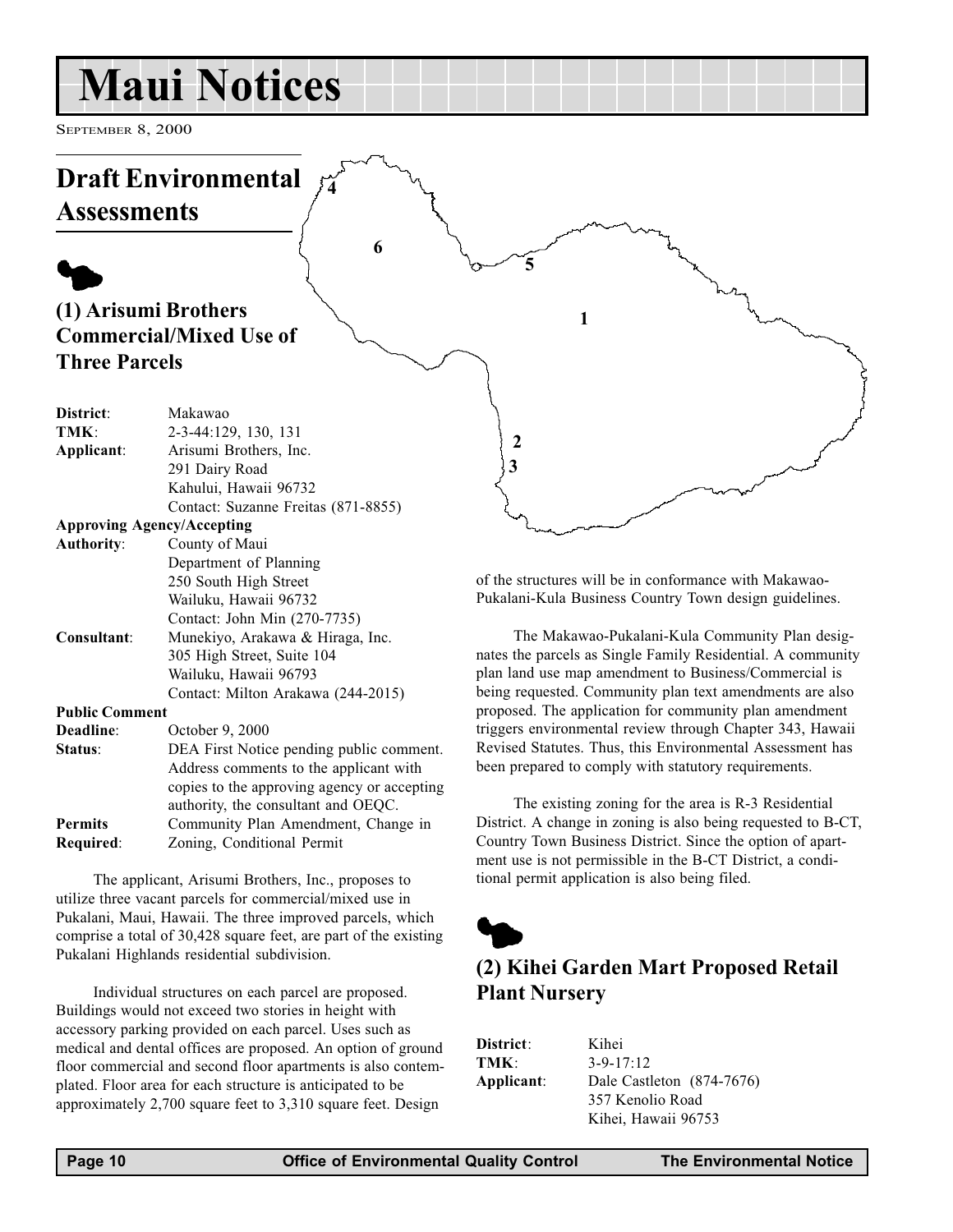<span id="page-10-0"></span>

#### Approving Agency/Accepting

| <b>Authority:</b>     | County of Maui, Department of Planning      |
|-----------------------|---------------------------------------------|
|                       | 250 South High Street                       |
|                       | Wailuku, Hawaii 96793                       |
|                       | Contact: Julie Higa (270-7735)              |
| Consultant:           | Munekiyo, Arakawa & Hiraga, Inc.            |
|                       | 305 High Street, Suite 104                  |
|                       | Wailuku, Hawaii 96793                       |
|                       | Contact: Gwen Hiraga (244-2015)             |
| <b>Public Comment</b> |                                             |
| Deadline:             | October 9, 2000                             |
| Status:               | DEA First Notice pending public comment.    |
|                       | Address comments to the applicant with      |
|                       | copies to the approving agency or accepting |
|                       | authority, the consultant and OEQC.         |
| <b>Permits</b>        | Community Plan Amendment, Change in         |
| Required:             | Zoning, SMA, Construction Permits           |
|                       |                                             |

The applicant, Dale Castleton, proposes a retail plant nursery and related improvements for property at Kihei, Maui.

The subject property encompasses 19,499 square feet and is bordered by Auhana Road to the north, South Kihei Road to the west, a single-family residence to the east, and the Kihei Park Shore condominium to the south. The property presently contains a plant nursery, a mobile office trailer, and a landscaped water feature. Access to the site is via Auhana Road.

The footprint of the proposed retail plant nursery will be approximately 3,000 square feet. About 2,100 square feet of floor area will be provided in the facility for greenhouse, office, and employee clean-up purposes. Additional improvements include a driveway apron, paved parking area, landscaping, and the installation of utility lines.

The subject property is within the State "Urban" District and is designated "Multi-Family" and "A-1, Apartment" by the Kihei-Makena Community Plan and Maui County zoning, respectively.

In addition to an application for a Special Management Area Use Permit, a request to amend the current Community Plan designation to "Business/Commercial" and a request for a Change in Zoning to "B-2, Community Business" will be sought to establish the appropriate Community Plan and zoning designations for the property.

Since the proposed action involves a Community Plan amendment which is independent of the County's 10-year update process, an Environmental Assessment has been prepared as required by Chapter 343, HRS.



## (3) Lucky Seven Development Subdivision

| District:                         | Kihei                                       |
|-----------------------------------|---------------------------------------------|
| TMK:                              | $2 - 1 - 23:01$                             |
| Applicant:                        | Lucky Seven Development, LLC                |
|                                   | P.O. Box 220                                |
|                                   | Kihei, Hawaii 96753                         |
|                                   |                                             |
|                                   | Contact: Becky Collins (874-5263)           |
| <b>Approving Agency/Accepting</b> |                                             |
| <b>Authority:</b>                 | County of Maui, Department of Public        |
|                                   | Works & Waste Management                    |
|                                   | 200 South High Street                       |
|                                   | Wailuku, Hawaii 96793                       |
|                                   | Contact: Glen Ueno (270-7379)               |
| Consultant:                       | Munekiyo, Arakawa & Hiraga, Inc.            |
|                                   | 305 High Street, Suite 104                  |
|                                   | Wailuku, Hawaii 96793                       |
|                                   | Contact: Michael Munekiyo (244-2015)        |
| <b>Public Comment</b>             |                                             |
| Deadline:                         | October 9, 2000                             |
| Status:                           | DEA First Notice pending public comment.    |
|                                   | Address comments to the applicant with      |
|                                   | copies to the approving agency or accepting |
|                                   | authority, the consultant and OEQC.         |
| <b>Permits</b>                    | SMA, Subdivision Approval, NPDES,           |
|                                   |                                             |
| Required:                         | <b>Construction Permits</b>                 |

Lucky Seven Development, LLC proposes the development of a seven lot subdivision and related improvements at Palauea, Maui. The property is undeveloped and is bordered by two County roadways, Makena Alanui to the east and Old Makena Road (aka, Keoneoio Makena) to the south and west, as well as an undeveloped parcel to the north. The property is located in the State "Agricultural" district and is designated "Agriculture" and "Agricultural" by the Kihei-Makena Community Plan and Maui County zoning, respectively. The site also falls within the limits of the Special Management Area for the island of Maui.

The proposed subdivision will encompass an area of approximately 23.1 acres and involve the creation of seven agricultural lots ranging in size from 2.4 to 4.3 acres. Preliminarily, the proposed subdivision improvements include:

1. Clearing, grubbing, and grading in accordance with drainage and setback criteria, as well as work needed for stormwater retention purposes;

2. Installation of street tree plantings, as well as utility lines to serve each of the lots;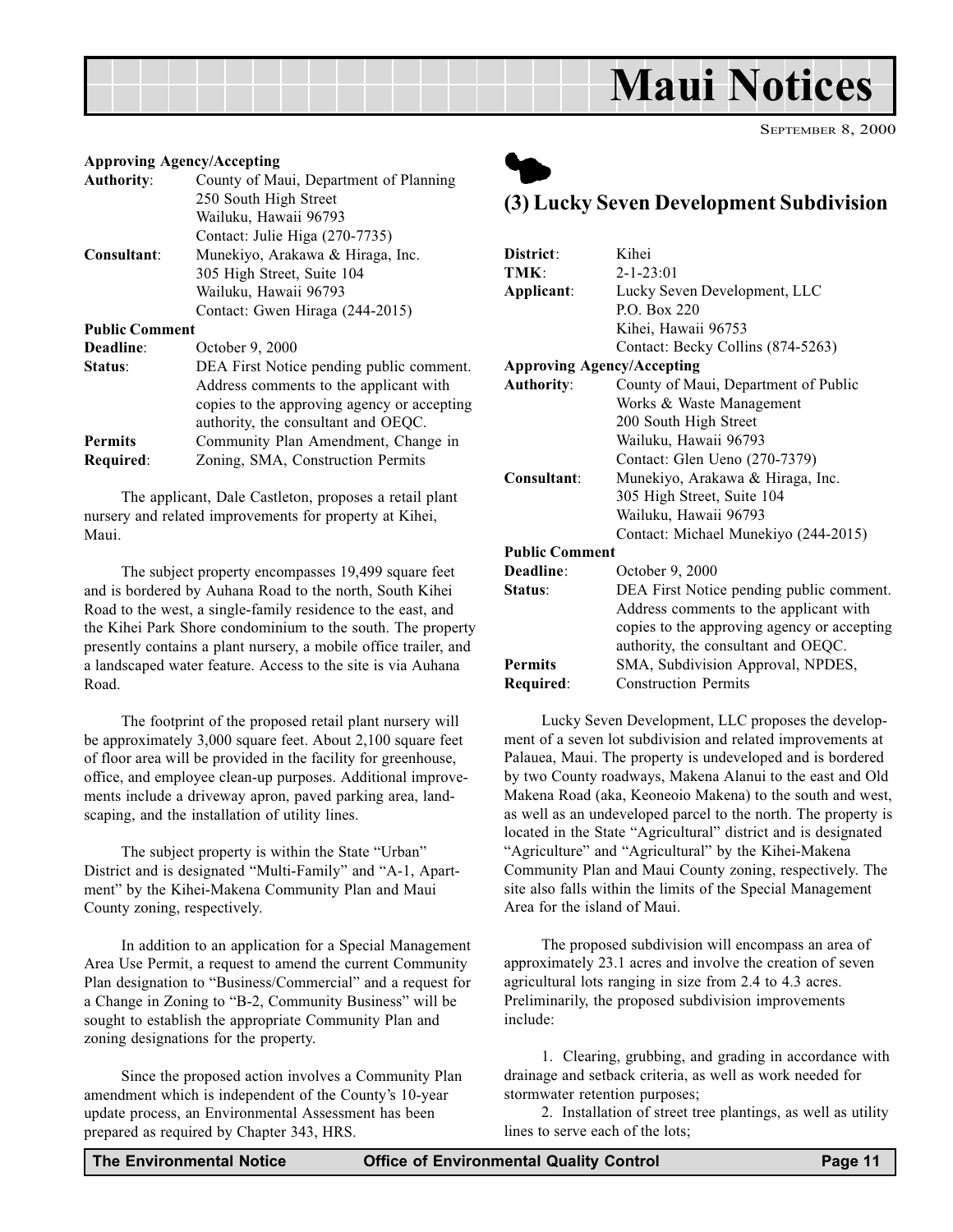# <span id="page-11-0"></span>Maui Notices

#### SEPTEMBER 8, 2000

3. Construction of driveway aprons to provide the lots with access to Makena Alanui or Old Makena Road; and

4. Improvements to Makena Alanui and Old Makena Road as may be required by the County Department of Public Works and Waste Management.

Since the proposed action involves the use of County lands (roadway right-of-way) for the installation of waterlines within Makena Alanui and Old Makena Road, an Environmental Assessment has been prepared as required by Chapter 343, Hawaii Revised Statutes.



# District: Lahaina

| еананна                                     |
|---------------------------------------------|
| 4-3-03:110, 122 and 123                     |
| General Services, Inc.                      |
| Pauahi Tower, Suite 1570                    |
| 1001 Bishop Street                          |
| Honolulu, Hawaii 96813                      |
| Contact: Kathy Inouye (524-1508)            |
| <b>Approving Agency/Accepting</b>           |
| Department of Transportation                |
| Highways Division, Maui District            |
| 650 Palapala Drive                          |
| Kahului, Hawaii 96732                       |
| Contact: Robert Siarot (873-3535)           |
| Munekiyo, Arakawa & Hiraga, Inc.            |
| 305 High Street, Suite 104                  |
| Wailuku, Hawaii 96793                       |
| Contact: Michael Munekiyo (244-2015)        |
| <b>Public Comment</b>                       |
| October 9, 2000                             |
| DEA First Notice pending public comment.    |
| Address comments to the applicant with      |
| copies to the approving agency or accepting |
| authority, the consultant and OEQC.         |
| SMA, NPDES, Noise, Grading, Building,       |
| ROW, Subdivision Approval                   |
|                                             |

The applicant, General Services, Inc., proposes the development of the Napilihau Condominiums, a project consisting of 184 townhouse units and related improvements at Napilihau, Maui, Hawaii. The project site, which is presently undeveloped, consists of approximately 13.0 acres and is predominantly vegetated with weeds and grasses.

The applicant proposes the development of 184 twoand three-bedroom townhouse units ranging in size from

about 840 to 1,250 square feet which are to be contained in 18 separate four- and eight-plex buildings. Access to the subject property will be provided via Hanawai Street and Honoapiilani Highway. The access on Honoapiilani Highway will be limited to right-turn in, right-turn out traffic movements only.

In connection with the development of the townhouse units, an approximately 1.4-acre park, which will also be used for drainage detention purposes is proposed, as well as parking, landscaping, and landscape irrigation improvements. Additionally, the construction of traffic and drainage system improvements is proposed, as well as the installation of utility lines for water, sewer, electrical, telephone, and cable television services.

The estimated cost of the proposed project is approximately \$32.0 million. Construction of the project is expected to commence upon the receipt of all applicable regulatory permits and approvals.

Since the proposed project involves the use of State lands (Honoapiilani Highway right-of-way) for traffic and drainage system improvements, an Environmental Assessment has been prepared as required by Chapter 343, Hawaii Revised Statutes.



# (5) Paia Town Retail/Commercial Building

| District:<br>TMK:<br>Applicant:   | Makawao<br>$2 - 6 - 06:14$<br>Angela Cochran<br>c/o Auku'u Consulting |
|-----------------------------------|-----------------------------------------------------------------------|
|                                   | $P_{Q}$ . Box 33<br>Makawao, Hawaii 96768                             |
|                                   | Contact: Hugh Starr (573-0081)                                        |
| <b>Approving Agency/Accepting</b> |                                                                       |
| <b>Authority:</b>                 | County of Maui                                                        |
|                                   | Department of Planning                                                |
|                                   | 250 South High Street                                                 |
|                                   | Wailuku, Hawaii 96793                                                 |
|                                   | Contact: Julie Higa (270-7814)                                        |
| Consultant:                       | Auku'u Consulting                                                     |
|                                   | $P_{Q}$ . Box 33                                                      |
|                                   | Makawao, Hawaii 96768                                                 |
|                                   | Contact: Hugh Starr (573-0081)                                        |
| <b>Public Comment</b>             |                                                                       |
| Deadline:                         | October 9, 2000                                                       |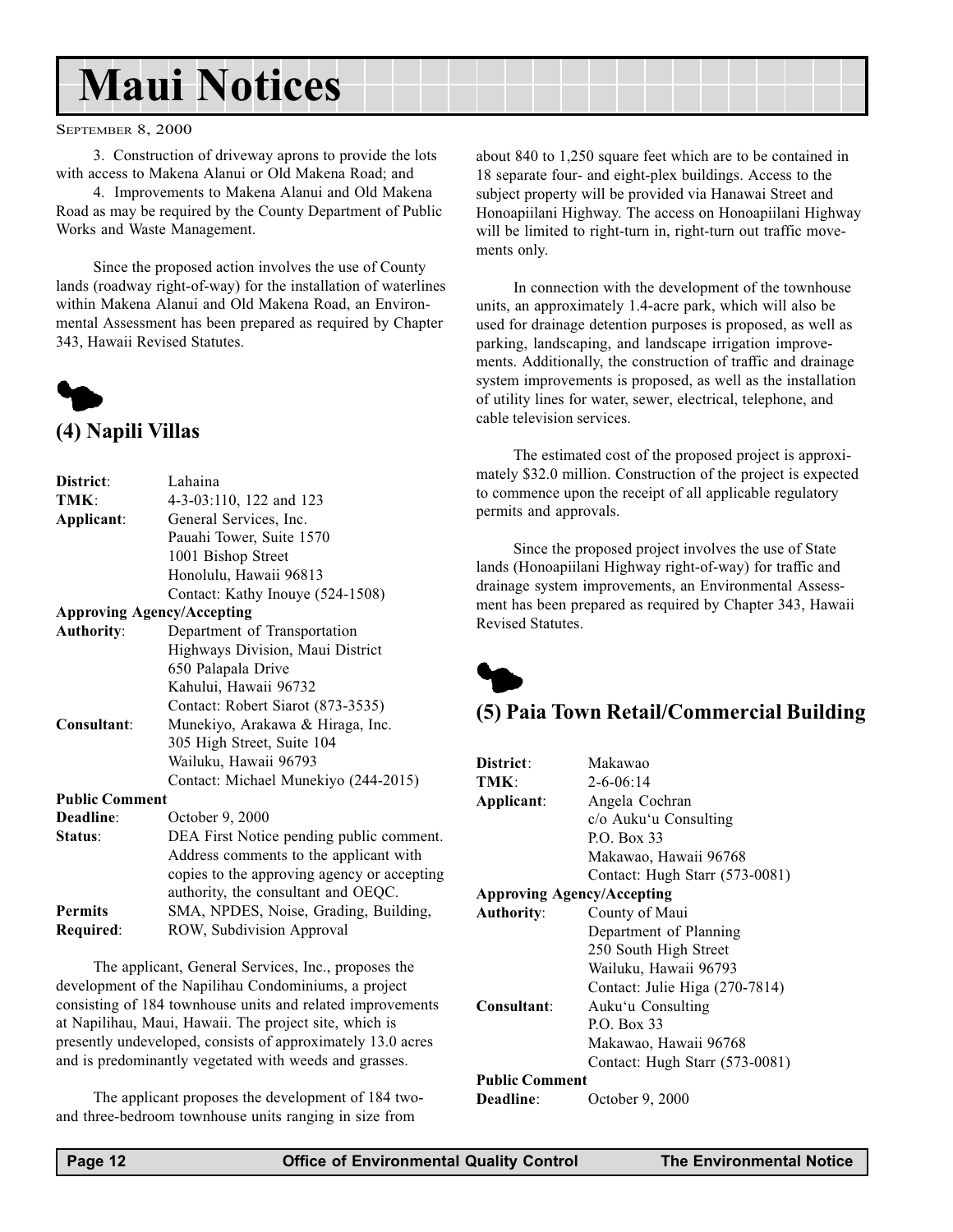<span id="page-12-0"></span>

SEPTEMBER 8, 2000

Status: DEA First Notice pending public comment. Address comments to the applicant with copies to the approving agency or accepting authority, the consultant and OEQC.

#### Permits Required:

The landowner proposes to construct a new plantationstyle, two-story retail/commercial building in Lower Paia-Town, on the island of Maui, at the site of a former retail commercial building destroyed by fire. The building will front Baldwin Avenue, filling a gap between two existing commercial buildings. The present plan is to remove the existing wood-frame dwelling from the rear of the site, in order to accommodate seven to ten off-street parking stalls at the rear of the building.

The landowner plans to construct the new building over the site of the original Oda Tailor Shop, creating floor dimensions similar to that building, approximately 30'X43'.

The Paia-Haiku Community Plan designates the subject property for Single-Family Residential use, however the immediately adjacent properties on both the makai (north) and the mauka (south) sides of the subject property are designated Business/Commercial. In addition both properties are zoned Business Country Town, and on each of them are existing, active retail/commercial structures and uses.

The proposed project has two requirements:

1. An amendment to the Paia-Haiku Community Plan from Single-Family Residential to Business/Commercial, with an Environmental Review as required under Chapter 343 of the Hawaii Revised Statutes.

2. A Change-in-Zoning from county interim to Business Country Town District.



# (6) West Maui Mountains Watershed Partnership

| District:  | Lahaina and Wailuku                    |
|------------|----------------------------------------|
| Applicant: | West Maui Mountains Watershed Partner- |
|            | ship                                   |
|            | 255-B Waiko Road                       |
|            | Wailuku, Hawaii 96793                  |
|            | Contact: Mark Collins (243-5073)       |

Approving Agency/Accepting Authority: Department of Land and Natural Resources 1151 Punchbowl Street, Room 325 Honolulu, Hawaii 96813 Contact: Betsy Gagne (587-0063) Public Comment Deadline: October 9, 2000 Status: DEA First Notice pending public comment. Address comments to the applicant with copies to the approving agency or accepting authority and OEQC. Permits

Required: None

The West Maui Mountains Watershed Partnership (WMMWP) whose members include the: Hawaii State Department of Land and Natural Resources (DLNR), Maui County Department of Water Supply, Amfac/JMB Hawai'i, L.L.C., Kamehameha Schools, Maui Land & Pineapple Company, Inc., C. Brewer and Company Limited, the County of Maui, and The Nature Conservancy of Hawai'i proposes two native forest protection projects as part of an ongoing effort to preserve the watershed: 1) Fencing and ungulate removal efforts and 2) invasive weed control.

The WMMWP project area covers approximately 52,940 acres within the Lahaina and Wailuku Districts of Maui (TMKs: 4-1-1-17; 4-2-1-1; 4-1-4-23; 4-1-5-10; 4-1-5- 13; 4-1-5-16; 4-1-5-17; 4-3-1-1; 4-3-1-17; 4-5-22-2;4-5-22-4; 4-5-22-6; 4-6-25-1; 4-4-07-01;4-4-07-03; 4-4-07-07; 4-4-07- 08; 4-7-01-2; 3-1-02-04; 3-1-03-01; 3-1-06-01; 3-2-13-14; 3- 2-14-02; 3-3-03-04; 3-6-01-14;4-4-04-10; 4-4-07-02; 4-4-07- 04; 4-4-07-05; 4-4-07-06; 4-4-07-10; 4-4-07-11; 4-4-07-12;- 5-22-02; 4-5-22-03; 4-5-22-05; 4-6-22-07; 4-6-25-02; 4-7-01- 04; 4-8-01-02' 4-8-01-08; 4-8-01-09; 4-8-01-10; 3-1-06-01; 4-4-07-04; 4-6-25-02; 4-8-01-02; 3-1-01-01; 3-2-01-02; 3-2- 012-02; 3-2-13-15; 3-2-14-01; 3-2-14-04; 3-2-14-05; 3-3-02- 01; 3-3-03-03; 3-5-02-05; 3-5-03-01; 3-5-03-18; 3-6-01-15; 3-6-03-01; 4-5-22-1; 4-6-18-3; 3-2-14-01) and comprises the summit and nearly all of the mountainous slopes of West Maui within the Conservation District. Found within the 27 natural communities on West Maui are three species of endangered birds, at least 91 rare plant species, 37 of which are endangered. Approximately 58 "strategic fences" (short sections of fence, tied to natural barriers that rely on the steepness of the terrain to block ungulate movements towards the higher unfenced sections) are proposed to protect the native watershed. Ungulates will be removed from areas above the fences, and reduced in areas below to prevent further loss of forest cover. Besides controlling ungulate numbers, invasive weeds will be managed. WMMWP will adhere to strict protocols preventing the introduction of new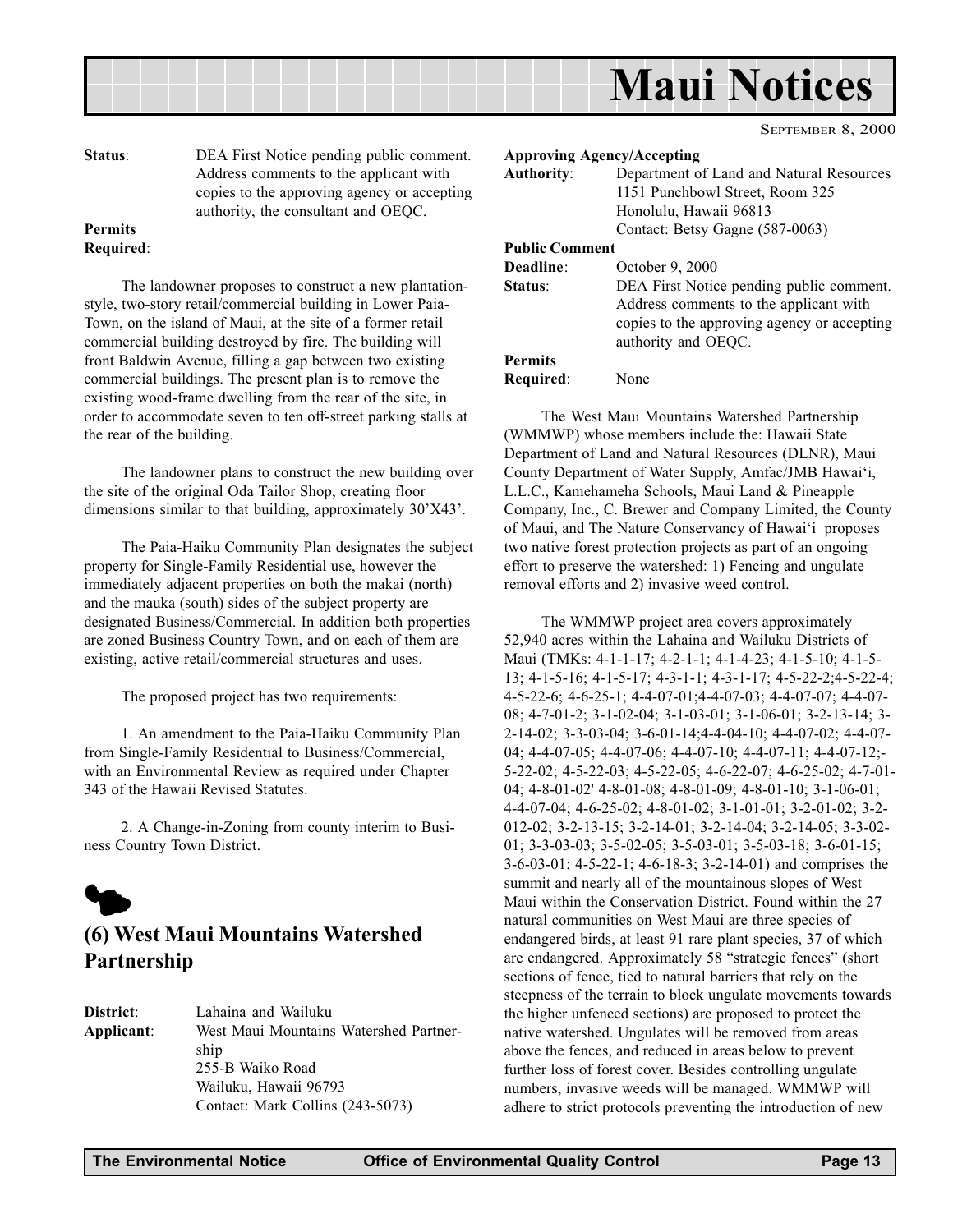# <span id="page-13-0"></span>Maui Notices

SEPTEMBER 8, 2000

weed species in the watershed. No major negative impacts are expected to result from this project. Expected positive impacts include increased recharge of the project area's 10 aquifers, and population increases in the rare species.

# Final Environmental Assessments/Findings of No Significant Impacts (FONSI)



## (7) Honoapiilani Highway Improvements, from Alaelae Point to Honolua Bay

| District:                         | Lahaina                                    |  |
|-----------------------------------|--------------------------------------------|--|
| TMK:                              | State right-of-way, 4-2-5:por. 41, por. 42 |  |
| Applicant:                        | Kapalua Land Company, Ltd.                 |  |
|                                   | 1000 Kapalua Drive                         |  |
|                                   | Kapalua, Hawaii 96761                      |  |
|                                   | Contact: Robert McNatt (669-5622)          |  |
| <b>Approving Agency/Accepting</b> |                                            |  |
| <b>Authority:</b>                 | Department of Transportation               |  |
|                                   | 650 Palapala Drive                         |  |
|                                   | Kahului, Hawaii 96732                      |  |
|                                   | Contact: Robert Siarot (873-3535)          |  |
| Consultant:                       | Munekiyo, Arakawa & Hiraga, Inc.           |  |
|                                   | 305 High Street, Suite 104                 |  |
|                                   | Wailuku, Hawaii 96793                      |  |
|                                   | Contact: Milton Arakawa (244-2015)         |  |
| <b>Public Challenge</b>           |                                            |  |
| Deadline:                         | October 9, 2000                            |  |
| Status:                           | FEA/FONSI issued, project may proceed.     |  |
| <b>Permits</b>                    |                                            |  |
| Required:                         | SMA                                        |  |

The applicant, Kapalua Land Company, Ltd., is proposing to construct improvements to Honoapiilani Highway, from Alaelae Point to Honolua Bay. The purpose of the project is to adjust curve radii and pavement widths to improve operating and safety conditions of the roadway as well as upgrade drainage conditions. The applicant is proposing the project in order to fulfill one of the conditions relating to the subdivision of lands comprising Plantation Estates which abuts the mauka side of the highway.

Most of the improvements are proposed within the State-owned right-of-way. The project also extends over portions of parcels owned by Kapalua Land Company, Ltd. (TMK 4-2-5:41, 42).

Improvements are proposed along four (4) noncontiguous segments of Honoapiilani Highway. Approximately 590 lineal feet of roadway is proposed to be improved around Alaelae Point. Approximately 620 lineal feet of roadway would be improved around Makuleia Bay. A new 81 inch by 59-inch corrugated aluminum pipe culvert across the highway is also proposed. This would replace two  $(2)$  24-inch drainage culverts. Approximately 520 lineal feet of roadway is proposed around Honolua Bay. A new 24-inch drainline is also being installed approximately 370 lineal feet to the east of the Honolua Bay roadway improvements. The drainline extends easterly approximately 340 feet within the right-ofway and then outlets to an existing drainageway.

Roadway improvements would result in lane widths of 10 feet with a 4 feet wide shoulder.

Estimated construction timeframe is six (6) to nine (9) months. Construction cost is estimated at \$950,000.00.



**24** 

# **Withdrawals**

# 2Maunaloa Subdivision, Molokai

Molokai Ranch, Ltd. is withdrawing its application and Environmental Assessment submitted to the Maui Planning Department on the proposed subdivision at Maunaloa, Molokai. The notice of the Finding of No Significant Impact (FONSI) was published in the Environmental Notice on April 8, 2000.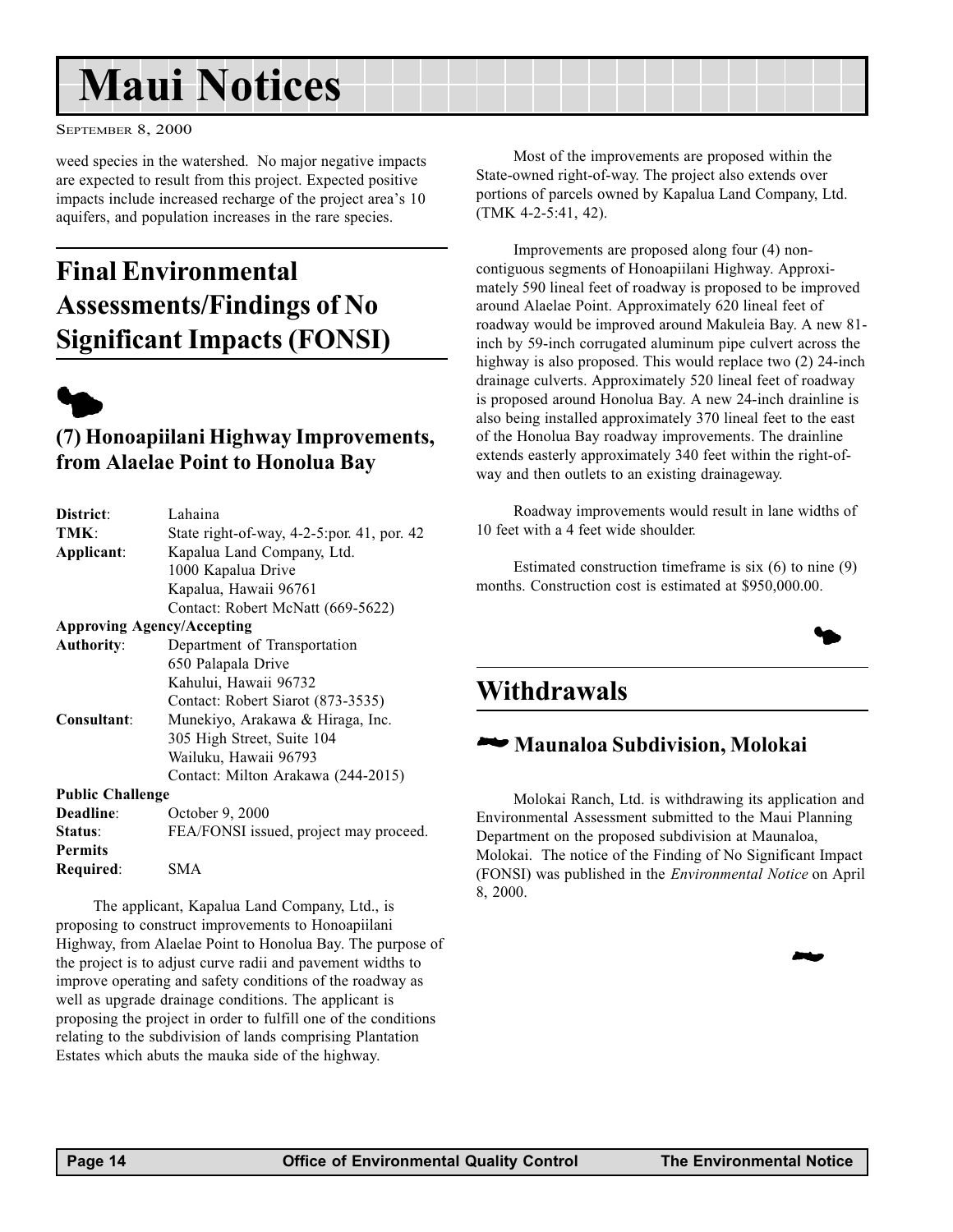# Hawaii Notices

SEPTEMBER 8, 2000

# <span id="page-14-0"></span>Draft Environmental **Assessments**

# $\blacktriangleright$

# (1) Kipahoehoe Natural Area Reserve Management Plan

| District:             | South Kona                               |
|-----------------------|------------------------------------------|
| TMK:                  | $8-8-01-5, 6, 7, 8, 19, 11, 12, 13$      |
| Applicant:            | Department of Land and Natural Resources |
|                       | Division of Forestry and Wildlife        |
|                       | Natural Area Reserves System             |
|                       | P.O. Box 4849                            |
|                       | Hilo, Hawaii 96720                       |
|                       | Contact: Bill Stormont (974-4221)        |
|                       | <b>Approving Agency/Accepting</b>        |
| <b>Authority:</b>     | Same as above.                           |
| <b>Public Comment</b> |                                          |
| Deadline:             | October 9, 2000                          |
| Status:               | DEA First Notice pending public comment. |
|                       | Address comments to the applicant with a |
|                       | copy to OEQC.                            |
| <b>Permits</b>        |                                          |
| Required:             | Grading, Building                        |

The Management Plan describes proposed actions to be undertaken in the Kipahoehoe Natural Area Reserve. Specific projects include construction and repair of 4WD access and boundary roads, and installation of fences to exclude feral animals and livestock from portions of the Reserve. Other actions include control of invasive non-native weeds, and planting rare and endangered native species to supplement natural populations. Also proposed are construction of a small cabin, and development of hiking trails for public use.

# Final Environmental Assessments/Findings of No Significant Impacts (FONSI)

# $\blacktriangleright$ (2) Isaac Hale Beach Park Water System

| District: | Puna            |
|-----------|-----------------|
| TMK:      | $1 - 3 - 08:14$ |



Approving Agency/Accepting

|                         | $A$ pproving $A$ gency/ $A$ ecepung    |
|-------------------------|----------------------------------------|
| Authority:              | Same as above.                         |
| Consultant:             | P. Yoshimura, Inc.                     |
|                         | 290 Ainako Street                      |
|                         | Hilo, Hawaii 96720                     |
|                         | Contact: Philip Yoshimura (935-2162)   |
| <b>Public Challenge</b> |                                        |
| <b>Deadline:</b>        | October 9, 2000                        |
| <b>Status:</b>          | FEA/FONSI issued, project may proceed. |
| Permits                 |                                        |
| Required:               |                                        |
|                         |                                        |

The proposed project involves the installation of a waterline from Laepaoo to Pohoiki, terminating at the County of Hawaii's Isaac Hale Beach Park, Puna, Hawaii.

The existing 8 inch waterline will be extended a distance of 780 lineal feet. From this point, a 3 inch service line will be extended a distance of 2400 lineal feet to the park.

The 3,180 lineal feet of waterline will be installed along the Kaimu-Kapoho Road and will bring potable water to the Isaac Hale Beach Park.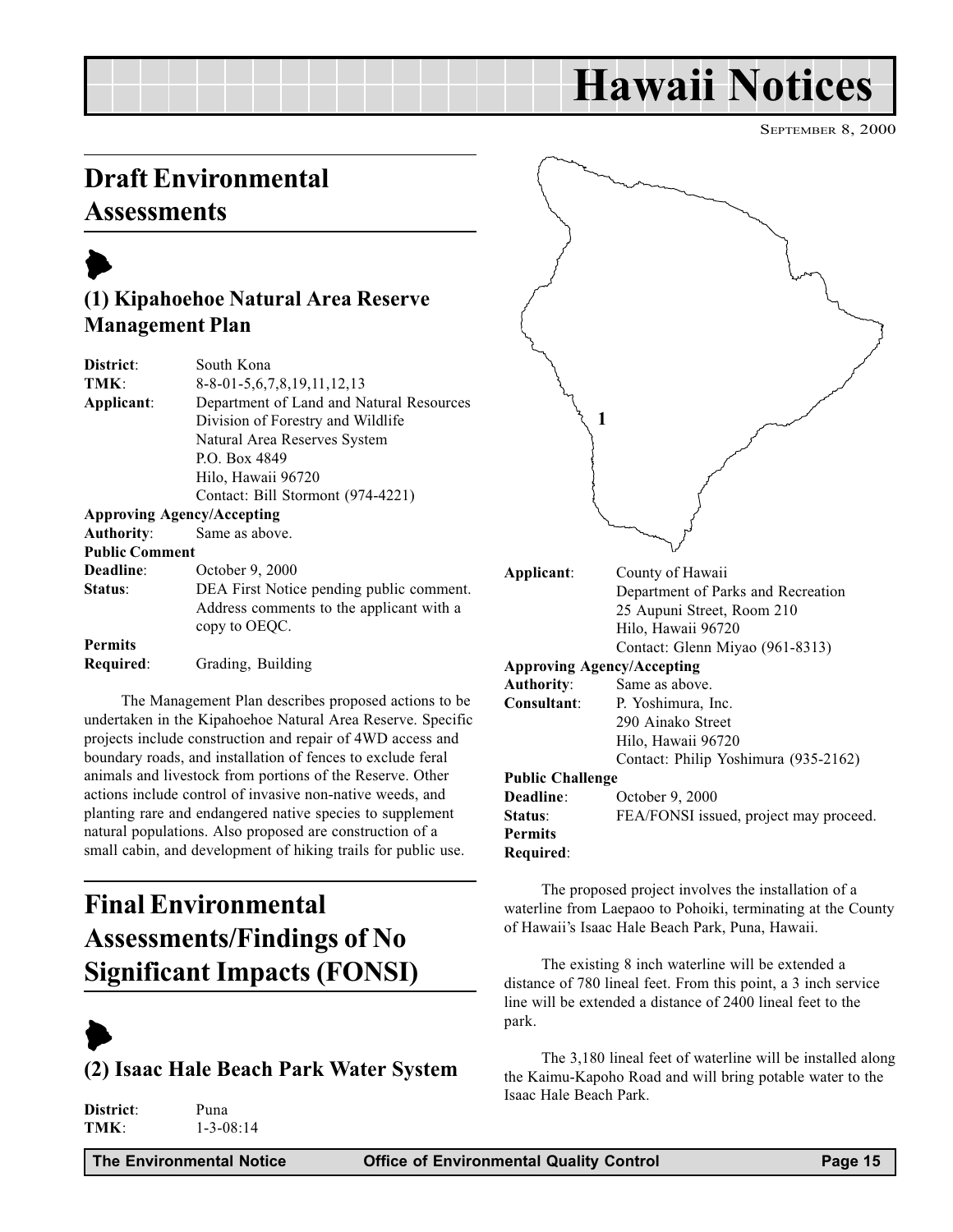# <span id="page-15-0"></span>Hawaii Notices

SEPTEMBER 8, 2000

The waterline will replace the use of catchment tanks, which presently provide non-potable water to restroom facilities.

# $\blacktriangleright$

# (3) W.H. Shipman Park Expansion

| District:                         | Puna                                   |  |  |
|-----------------------------------|----------------------------------------|--|--|
| TMK:                              | $1-6-03$ : por. 7                      |  |  |
| County of Hawaii<br>Applicant:    |                                        |  |  |
|                                   | Department of Parks and Recreation     |  |  |
|                                   | 25 Aupuni Street, Room 210             |  |  |
|                                   | Hilo, Hawaii 96720                     |  |  |
|                                   | Contact: Glenn Miyao (961-8313)        |  |  |
| <b>Approving Agency/Accepting</b> |                                        |  |  |
| <b>Authority:</b>                 | Same as above.                         |  |  |
| <b>Consultant:</b>                | P. Yoshimura, Inc.                     |  |  |
|                                   | 290 Ainako Street                      |  |  |
|                                   | Hilo, Hawaii 96720                     |  |  |
|                                   | Contact: Philip Yoshimura (935-2162)   |  |  |
| <b>Public Challenge</b>           |                                        |  |  |
| Deadline:                         | October 9, 2000                        |  |  |
| Status:                           | FEA/FONSI issued, project may proceed. |  |  |
| <b>Permits</b>                    |                                        |  |  |
| Required:                         | Grading, UIC                           |  |  |
|                                   |                                        |  |  |

The proposed project involves the construction of two soccer fields within a six acre area adjoining the W.H. Shipman Park in Keaau, Puna, Hawaii.

A permit was issued by the owner, W.H. Shipman, Ltd., to the County of Hawaii for development of the fields, which resulted from the Puna community's desire to develop the soccer fields to meet the sport's growing participation.

# Previously Published Projects Pending Public Comments

## Draft Environmental Assessments

### 6Hawaii Belt Road, Kupapaulua Bridge Widening

Applicant: Department of Transportation 869 Punchbowl Street Honolulu, Hawaii 96813 Contact: Edmund Yoshida (692-7547) Approving Agency/Accepting Authority: Same as above. Public Comment Deadline: September 22, 2000

### Draft Environmental Impact Statements

# 6Kaloko Industrial Park, Phases III and IV

| Applicant:            | TSA International, Ltd.                 |  |  |
|-----------------------|-----------------------------------------|--|--|
|                       | 1441 Kapiolani Boulevard, Suite 1905    |  |  |
|                       | Honolulu, Hawaii 96814                  |  |  |
|                       | Contact: Nathan Natori, Esq. (521-4586) |  |  |
|                       | <b>Approving Agency/Accepting</b>       |  |  |
| <b>Authority:</b>     | Land Use Commission                     |  |  |
|                       | 235 South Beretania Street, 4th Floor   |  |  |
|                       | Honolulu, Hawaii 96813                  |  |  |
|                       | Contact: Esther Ueda (587-3822)         |  |  |
| <b>Public Comment</b> |                                         |  |  |
| <b>Deadline:</b>      | October 7, 2000                         |  |  |
|                       |                                         |  |  |
|                       | <b>POneloa Onsen and Sports Complex</b> |  |  |
| Applicant:            | A&O International Corporation           |  |  |
|                       | 458 Ponahawai Street                    |  |  |
|                       | Hilo, Hawaii 96720                      |  |  |
|                       | Contact: David Matsuura (935-9060)      |  |  |
|                       | <b>Approving Agency/Accepting</b>       |  |  |
| <b>Authority:</b>     | County of Hawaii                        |  |  |
|                       |                                         |  |  |
|                       |                                         |  |  |
|                       | Planning Department<br>25 Aupuni Street |  |  |

#### (961-8288) Public Comment

Deadline: October 7, 2000

# Withdrawals

# 6 Kaupulehu Golf Course Maintenance Facility & Plant Nursery

Contact: Susan Gagorik or Alice Kawaha

The Department of Land and Natural Resources has withdrawn the draft EA for the Kaupulehu Golf Course Maintenance Facility & Plant Nursery effective August 1, 2000. The draft EA was published in the July 23, 1994 issue of the OEQC Bulletin.

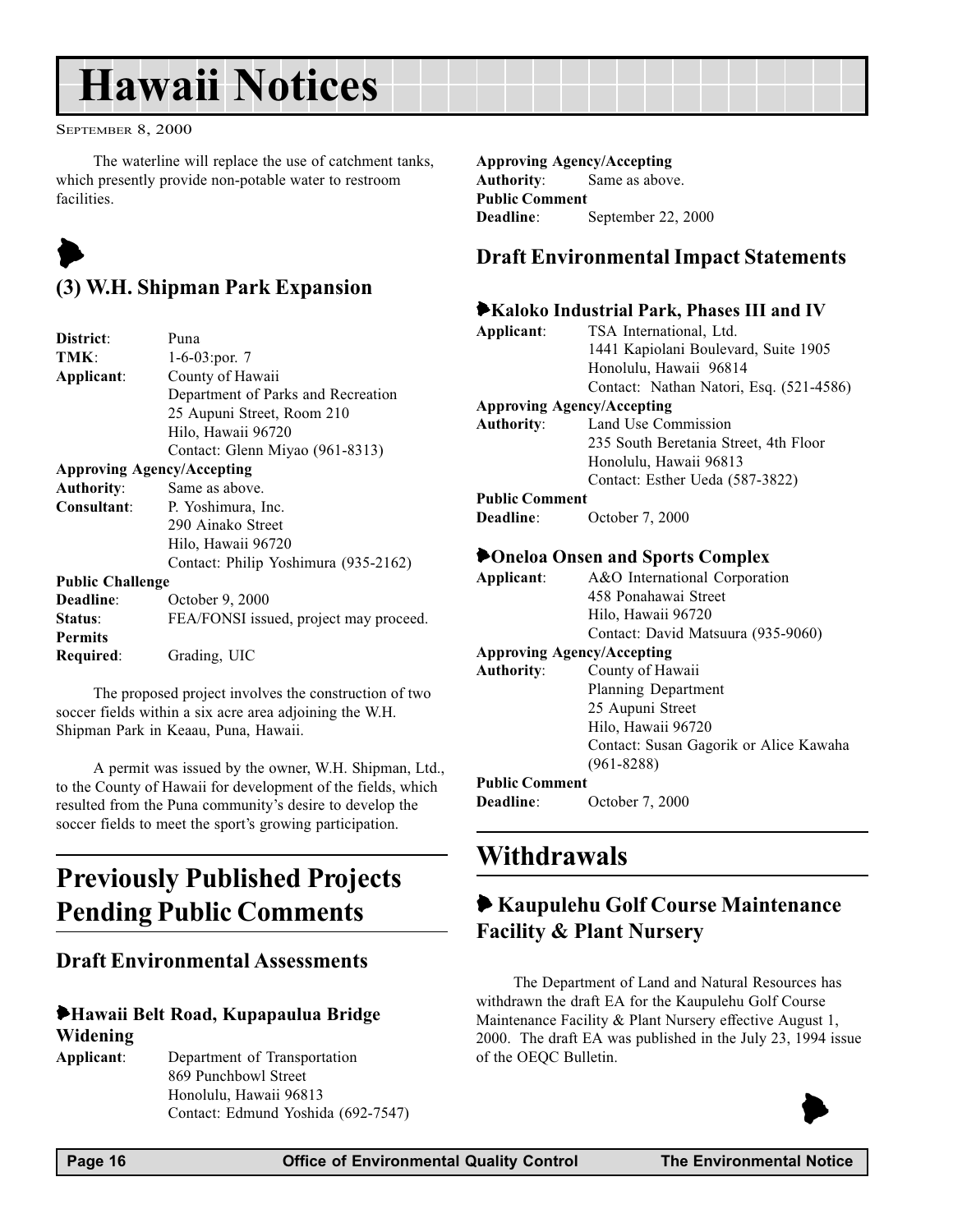# Kauai Notices

SEPTEMBER 8, 2000

1

# <span id="page-16-0"></span>Final Environmental Assessments/Findings of No Significant Impacts (FONSI)

# $\bullet$

# (1) Vidinha Stadium Complex Expansion

| District:                         | Lihue                                   |
|-----------------------------------|-----------------------------------------|
| TMK:                              | $3-6-02:16$ and 18                      |
| Applicant:                        | County of Kauai                         |
|                                   | Department of Public Works              |
|                                   | 4444 Rice Street                        |
|                                   | Lihue, Hawaii 96766                     |
|                                   | Contact: Wallace Kudo (241-6620)        |
| <b>Approving Agency/Accepting</b> |                                         |
| <b>Authority:</b>                 | Same as above.                          |
| Consultant:                       | Akinaka & Associates, Ltd.              |
|                                   | 250 North Beretania Street, Suite 300   |
|                                   | Honolulu, Hawaii 96817                  |
|                                   | Contact: Henry Morita (536-7721)        |
| <b>Public Challenge</b>           |                                         |
| Deadline:                         | October 9, 2000                         |
| Status:                           | FEA/FONSI issued, project may proceed.  |
| <b>Permits</b>                    | Right-of-Way, NPDES, Noise, county use, |

Required: FAA, public swimming pool

The County of Kauai, Department of Public Works proposes to expand facilities at the Vidinha Stadium Complex on an adjacent 10 acre parcel located in Lihue, Kauai. The initial improvements of the proposed project include the addition of a swimming pool, tennis courts, and floodlighting for the existing baseball field. Depending on the availability of funding, additional improvements would include a gymnasium and additional vehicular parking. These improvements were agreed upon by the Kauai Citizen's Advisory Committee.

The proposed project is expected to generate short term impacts that are typical of construction activities including construction noise, dust emissions, and traffic congestion. Clearing and grading activities are also expected to temporarily affect the water quality around the project site. However, these short-term impacts will be mitigated through compliance with applicable regulations/rules and permit

conditions, and through the implementation of an approved best management practices plan. In the long term, the proposed project will not only benefit the community, but will also allow the County of Kauai to sponsor athletic tournaments and other events that have state-wide or even national attraction, thereby potentially generating additional revenue for the County.

# Previously Published Projects Pending Public Comments

### Draft Environmental Assessments

#### 7 Anahola Village Residence Lots, Unit 1

Applicant: Department of Hawaiian Home Lands P. O. Box 1879 Honolulu, Hawaii 96805 Contact: Gerald Lee (586-3819) Approving Agency/Accepting Authority: Same as above. Public Comment Deadline: September 22, 2000

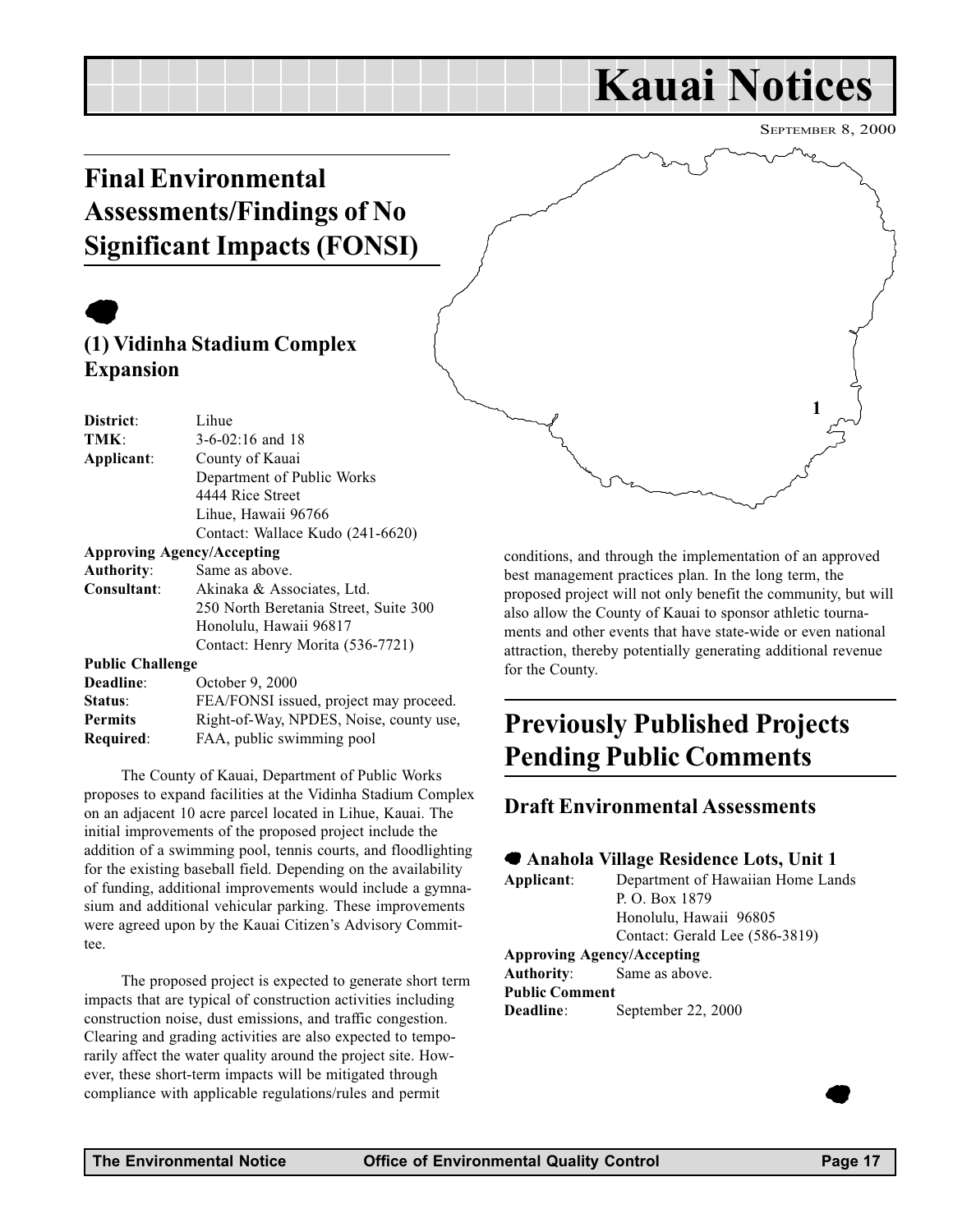# Shoreline Notices

SEPTEMBER 8, 2000

## Shoreline Certification Applications

Pursuant to § 13 -222-12, HAR the following shoreline certification applications are available for inspection at the DLNR District Land Offices on Kauai, Hawaii and Maui and at Room 220, 1151 Punchbowl St., Honolulu, Oahu (Tel: 587-0414). All comments shall be submitted in writing to the State Land Surveyor, 1151 Punchbowl Street, Room 210, Honolulu, HI 96813 and postmarked no later than fifteen (15) calendar days from the date of the public notice of the application.

| Case No.       | Date<br>Received | Location                                                                                                                                                                                                                                                                           | Applicant                                                                         | Tax Map<br>Key                                                          |
|----------------|------------------|------------------------------------------------------------------------------------------------------------------------------------------------------------------------------------------------------------------------------------------------------------------------------------|-----------------------------------------------------------------------------------|-------------------------------------------------------------------------|
| $OA-785$       | 08/21/00         | Lots 18-A-1 & 18-A of the Kahala<br>Subdivision, being a portion of<br>R.P. 7721, Land Commission Award<br>228, Apana 2 to Kaleiheana,<br>Honolulu, Island of Oahu, Hawaii<br>(4471 Kahala Avenue)<br>Purpose: County Building Permit                                              | Walter P.<br>Thompson,<br>Inc., for Sam<br>L. Harlan                              | $3 - 5 - 0.3$ :<br>035                                                  |
| $MA - 217 - 2$ | 08/21/00         | Parcel 27 being a portion of Land<br>Commission Award 11216, Apana 21<br>to Kekauonohi at Palauea &<br>Keauhou, Honuaula, Makawao, Maui,<br>Hawaii<br>(4572 Makena Road, Kihei)<br>Purpose: County Building Permit                                                                 | Ronald M.<br>Fukumoto<br>Engineering,<br>Inc., for Mr.<br>& Mrs. Mark<br>Whiting. | $2 - 1 - 011:$<br>027                                                   |
| $HA - 206 - 2$ | 08/22/00         | Unit "A" Limited Common Element of<br>Lot D of Puako Sands Eha<br>Condominium Project, being a<br>portion of Land Commission Award<br>8559-B, Apana 6 to W.C. Lunalilo,<br>Lalamilo, Waimea, South Kohala,<br>Island of Hawaii, Hawaii (Vacant)<br>Purpose: County Building Permit | Wes Thomas<br>Associates,<br>for Brian<br>McGann                                  | $6 - 9 - 02:$<br>por. 026                                               |
| $MA-235$       | 08/23/00         | Puamana Planned Development, Unit<br>1 (File Plan 1056) and Unit 3<br>(File Plan 1130) at Kaulalo,<br>Makila, Pahoa and Polanui,<br>Lahaina, Island of Maui, Hawaii<br>(34 Pauailima Place-Puamana<br>Community Association<br>Purpose: To determine building<br>setback           | Tanaka<br>Engineers,<br>Inc., for<br>Martin Strasen<br>and Connie<br>Stevenson    | $4 - 6 - 28:$<br>$001 \times 4-$<br>$6 - 29:001$<br>$\& 4-6-32:$<br>001 |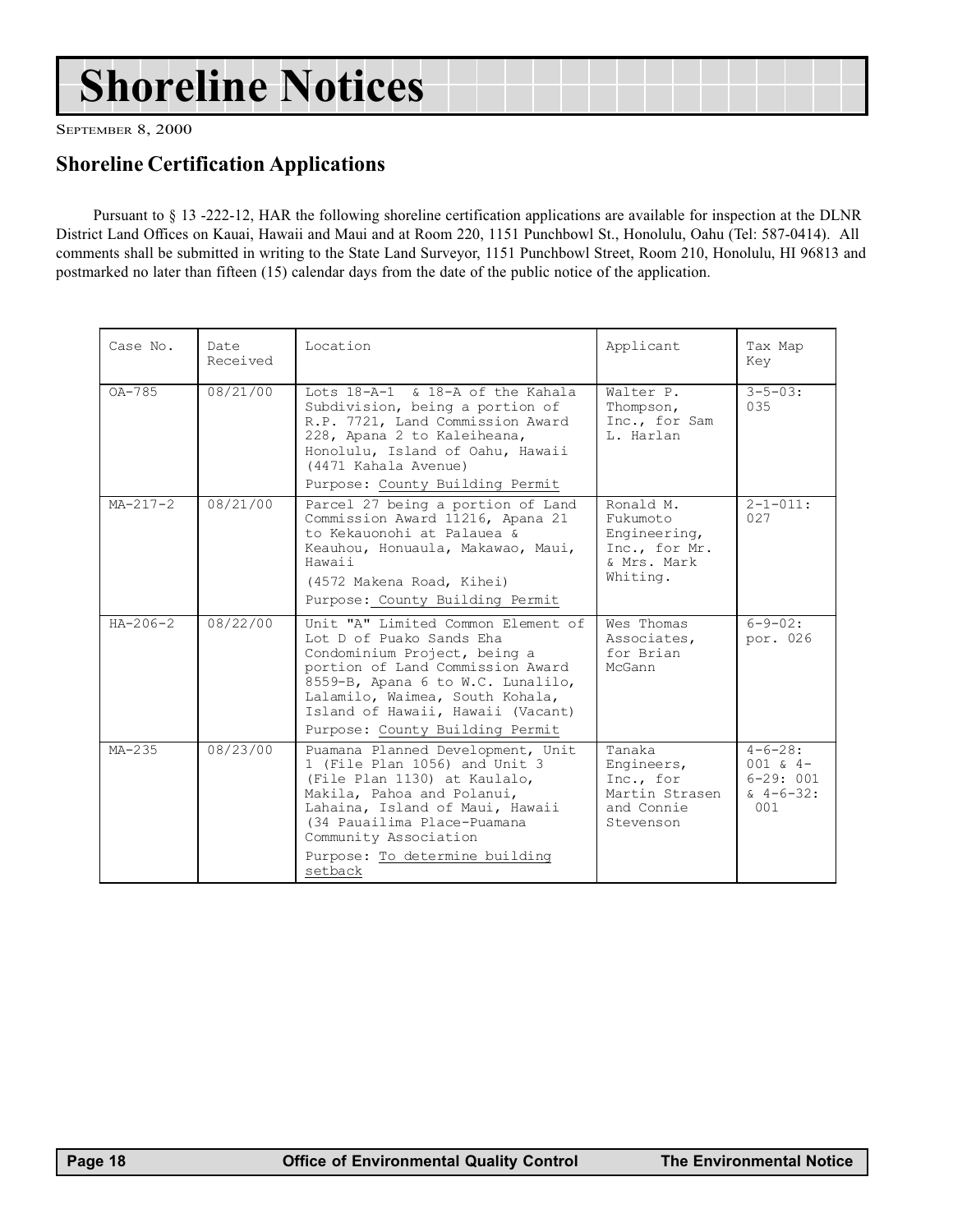<span id="page-18-0"></span>

|  | <b>Shoreline Notices</b> |
|--|--------------------------|
|  |                          |

### Shoreline Certifications and Rejections

Pursuant to §13-222-26, HAR the following shorelines have been certified or rejected by the DLNR. A person may appeal a certification or rejection to the BLNR, 1151 Punchbowl Street, Room 220, Honolulu, HI 96813, by requesting in writing a contested case hearing no later than twenty (20) calendar days from the date of public notice of certification or rejection.

| Case<br>No. | Cert/Rej<br>Date                                                                                                  | Location<br>Applicant                                                                                                                                                                                                                                                |                                                                                    | Tax Map<br>Key                  |
|-------------|-------------------------------------------------------------------------------------------------------------------|----------------------------------------------------------------------------------------------------------------------------------------------------------------------------------------------------------------------------------------------------------------------|------------------------------------------------------------------------------------|---------------------------------|
| $0A - 650$  | Certification<br>08/25/00                                                                                         | Lot 5 por. lots 41 and 45 of Niu<br>Beach Lots (File Plan 272) being<br>also a portion of R.P 52, Land<br>Commission Award 802 to A. Adams<br>situated at Niu. Honolulu, Island<br>of Oahu, Hawaii (5571 Kalanianaole<br>$Hwy.$ )<br>Purpose: County Building Permit | DJNS Surveying<br>and Mapping,<br>for Meng Yu<br>Cheng Roe and<br>Timothy Roe      | $3 - 7 - 001:$<br>018           |
| $KA-148$    | Certification<br>08/25/00                                                                                         | Allotment 44 Moloaa Hui Land being<br>a portion of Grant 10095 to Lyle A.<br>Dickey situated at Aliomanu, Puna,<br>Kauai, Hawaii (Vacant)<br>Purpose: County Building Permit                                                                                         | Wagner<br>Engineering<br>Services, Inc.,<br>for Jennie<br>Caruthers                | $4 - 9 - 04:$<br>022            |
| $HA-228$    | Certification<br>08/25/00                                                                                         | Lot 46 as shown on Land Court<br>Application 1132 situated at<br>Niulii, North Kohala, Island of<br>Hawaii, Hawaii (Vacant)<br>Purpose: Sale of Property                                                                                                             | Wes Thomas<br>Associates, for<br>Chalon<br>International<br>of Hawaii, Inc.        | $5 - 2 - 01:$<br>por. 001       |
| $OA-657$    | Certification<br>08/25/00                                                                                         | Lot 72 of Land Court Application<br>1052 situated at Makaha, Waianae,<br>Island of Oahu, Hawaii (84-849 Moua<br>Street)<br>Purpose: Variance for Rock Wall                                                                                                           | Technical Field<br>Data Services,<br>Inc., for<br>Calvin Kamada                    | $8 - 4 - 05:$<br>017            |
| $OA-774$    | Certification<br>08/25/00                                                                                         | Lots 13 and 14, Section C Kawailoa<br>Beach Lots situated at Kawailoa,<br>Waialua, Island of Oahu, Hawaii<br>(61-445 Kamehameha Highway)<br>Purpose: Subdivision Approval                                                                                            | Walter<br>Thompson, Inc.,<br>for Mr. and<br>Mrs. William<br>Paty                   | $6 - 1 - 08:$<br>009 and<br>010 |
| $MA-230$    | Certification<br>08/25/00                                                                                         | Lot 462 of Land Court Application<br>1804 Map 57 situated at Honuaula,<br>Makawao, Island of Maui, Hawaii<br>(Vacant-Wailea Alanui Drive)<br>Purpose: Planning for future use of<br>the property                                                                     | Warren S.<br>Unemori<br>Engineering,<br>Inc., for<br>Lokahi Ventures<br><b>LLC</b> | $2 - 1 - 08:$<br>091            |
| $HA-229$    | Certification<br>08/25/00                                                                                         | Portion of R. P. 7523, Land<br>Commission Award 4452, Apana 4 to<br>H. Kalama situated at Anaehoomalu,<br>South Kohala, Island of Hawaii,<br>Hawaii (Vacant)<br>Purpose: Subdivision Approval                                                                        | Engineers<br>Surveyors<br>Hawaii, Inc.,<br>for Waikoloa<br>Land & Cattle<br>Co.    | $6 - 9 - 07:$<br>013            |
| $OA-778$    | Certification<br>08/10/00<br>Correction To<br>Publication<br>08/23/00 for<br>Name of<br>Applicant,<br>Owner & TMK | Lot 2 as shown on Land Court<br>Application 1582 (Map 3) at<br>Kaluahole, Honolulu, Island of<br>Oahu, Hawaii (3215 Diamond Head<br>Road)<br>Purpose: County Building Permit for<br>improvements to existing dwelling                                                | Sam O. Hirota,<br>Inc., for<br>Christian Riese<br>Lassen                           | $3 - 1 - 37:13$                 |
| $OA - 362$  | Certification<br>07/24/00<br>Correction to<br>Publication<br>08/08/00 for<br>TMK Parcel                           | Lot 39-A of Land Court Application<br>87 as shown on Map 3 at Waialae,<br>Honolulu, Island of Oahu, Hawaii<br>(Waialae Golf Course)<br>Purpose: Obtain County Permit for<br>improvements                                                                             | R.M. Towill<br>Corporation,<br>for Bernice P.<br>Bishop Estate                     | $3 - 5 - 23:01$                 |
| $HA-231$    | Certification<br>08/25/00                                                                                         | The whole of R. P. 7044, Land<br>Commission Award 7366, Apana 2 to<br>Kukai situated at Keauhou 2 <sup>nd</sup> , North<br>Kona, Island of Hawaii, Hawaii (78-<br>131 Ehukai Street)<br>Purpose: County Building Permit                                              | Wes Thomas<br>Associates, for<br>Catherine Evans                                   | $7 - 8 - 12:$<br>por. 001       |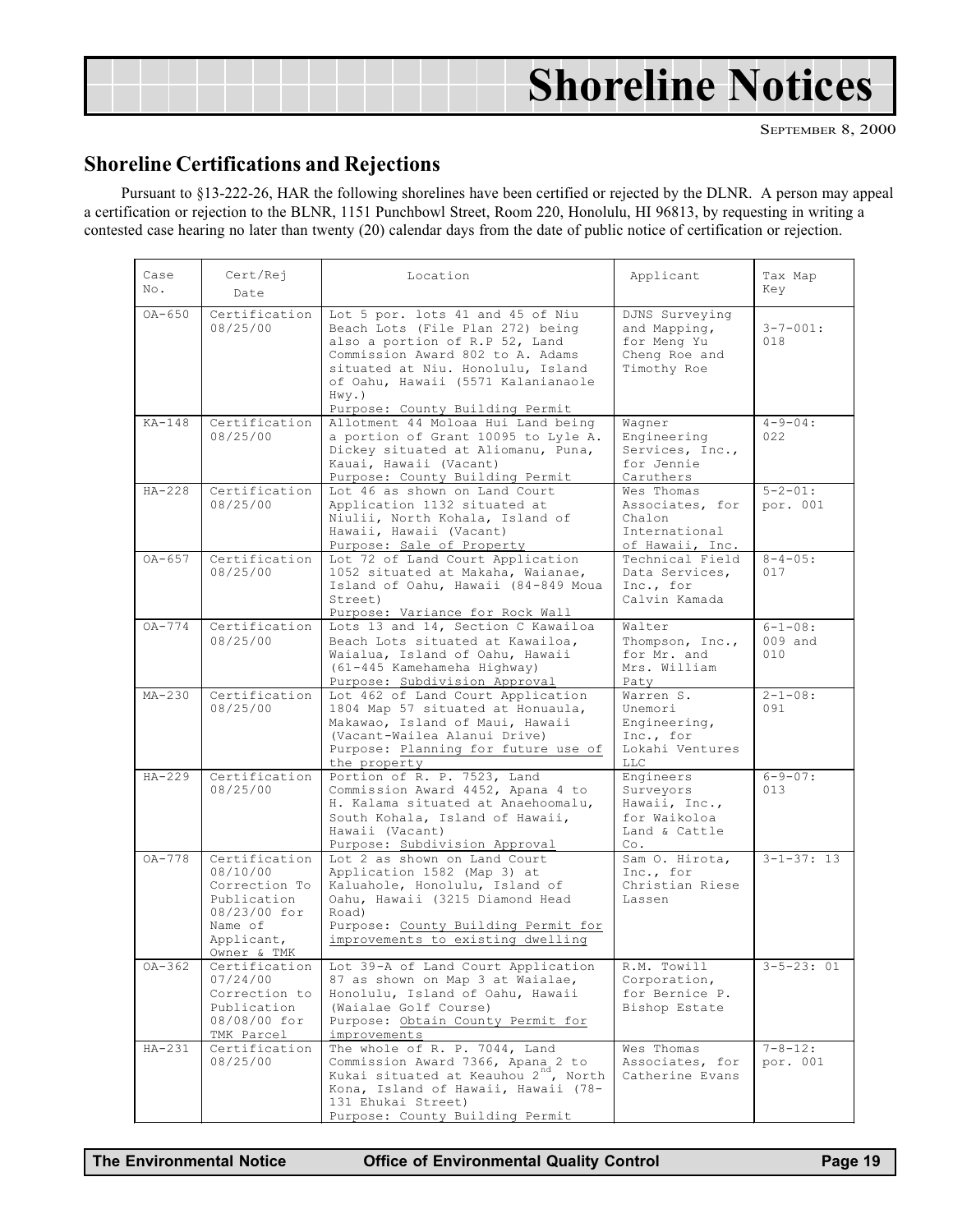# Pollution Control Permits

SEPTEMBER 8, 2000

# Department of Health Permits

The following is a list of some pollution control permits currently being reviewed by the State Department of Health. For more information about any of the listed permits, please contact the appropriate branch or office of the Environmental Management Division at 919 Ala Moana Boulevard, Honolulu.

| <b>Branch</b><br>Permit Type                                                     | Applicant & Permit<br><b>Number</b>               | Project Location                                                                                                                          | Pertinent<br>Date           | Proposed Use                                                                                                |
|----------------------------------------------------------------------------------|---------------------------------------------------|-------------------------------------------------------------------------------------------------------------------------------------------|-----------------------------|-------------------------------------------------------------------------------------------------------------|
| Clean Air<br>Branch,<br>586-4200,<br>Noncovered<br>Source<br>Permit              | Monsanto<br>Company<br>NSP 0468-01-N              | 2111 Piilani<br>Highway, Kihei, Maui                                                                                                      | Issued:<br>8/9/00           | Grain Processing Facility                                                                                   |
| Clean Air<br>Branch,<br>586-4200,<br>Noncovered<br>Source<br>Permit              | U.S. Naw<br>NSP 0120-01-N<br>(Amendment)          | Makaha Ridge,<br>Kekaha, Kauai                                                                                                            | Issued:<br>8/14/00          | U.S. Missile Range<br>Facility;<br>Two (2) 600 kW and<br>Two (2) 320 kW Diesel<br><b>Engine Generators</b>  |
| Clean Air<br>Branch,<br>586-4200,<br>Temporary<br>Covered<br>Source<br>Permit    | Kiyosaki Tractor<br>Works, Inc.<br>CSP 0400-01-CT | Various Temporary<br>Sites, State of Hawaii<br>Initial Location: Hilo<br>Landfill (adjacent and<br>north of), Hawaii                      | Issued:<br>8/15/00          | 640 TPH Portable Stone<br>Quarrying and Processing<br>Plant with a 565 kW<br><b>Diesel Engine Generator</b> |
| Clean Air<br>Branch,<br>586-4200,<br>Covered<br>Source<br>Permit                 | West Hawaii<br>Concrete<br>CSP 0261-01-C          | Kamuela Quarry,<br>Hawaii                                                                                                                 | Comments<br>Due:<br>10/4/00 | 700 TPH Stone Quarrying<br>and Processing Plant                                                             |
| Clean Air<br>Branch,<br>586-4200,<br>Temporary<br>Noncovered<br>Source<br>Permit | C.J. Peterson<br>Services, Inc.<br>NSP 0483-01-NT | Various Temporary<br>Sites, State of Hawaii<br>Initial Location:<br>Hawaii Raceway<br>Park, Campbell<br>Industrial Park,<br>Kapolei, Oahu | Issued:<br>8/25/00          | 340 TPH Portable<br><b>Screening Plant</b>                                                                  |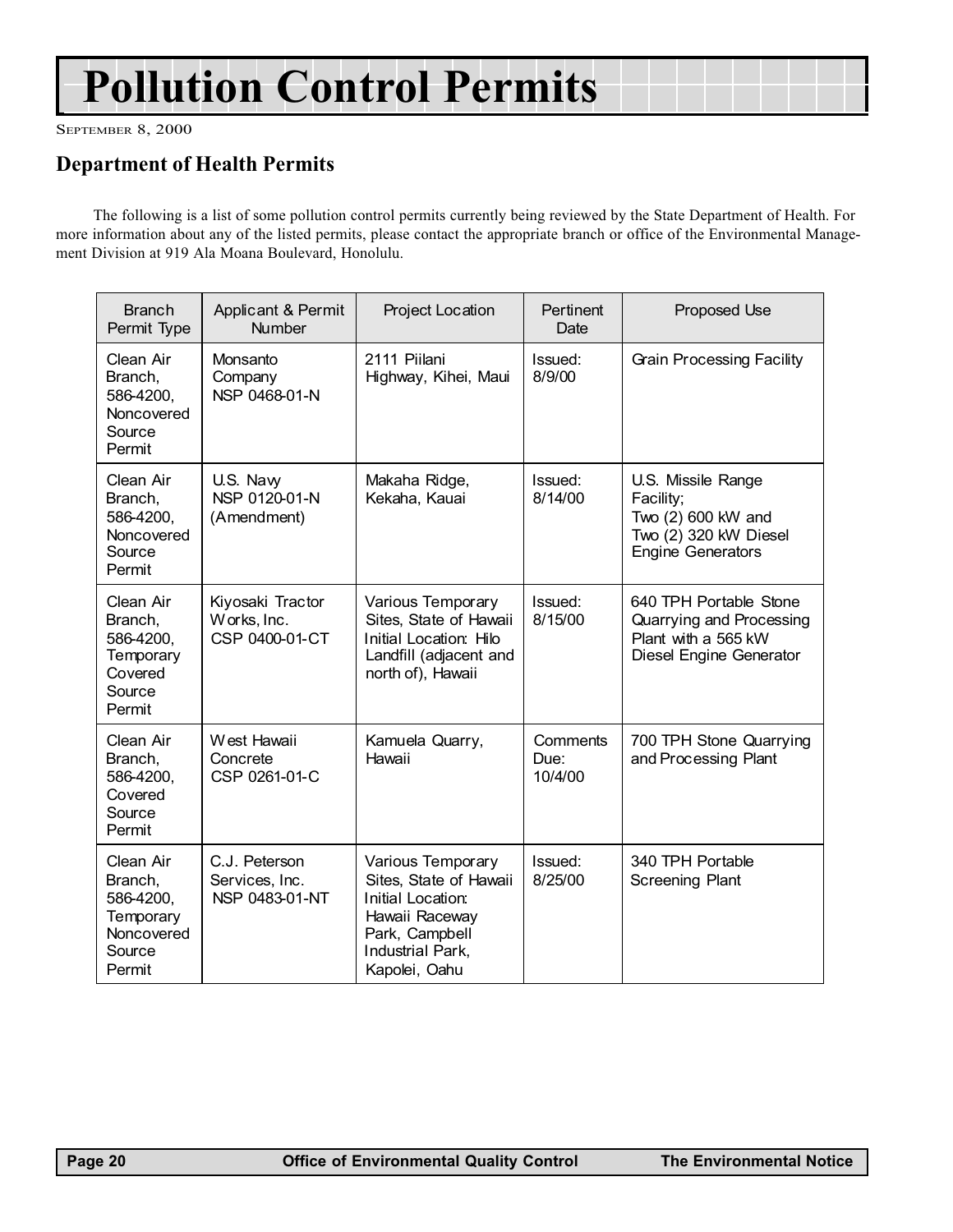# Environmental Council Notices

SEPTEMBER 8, 2000

## <span id="page-20-0"></span>Environmental Council Meetings

The Environmental Council is tentatively scheduled to meet on either Wednesday, September 13 or September 20, 2000 at 3:30 p.m. on the 4th floor of the Leiopapa A Kamehameha Building, 235 South Beretania Street, Room 405, Honolulu.

The Council's Annual Report Committee, Exemption Committee, Rules Committee, and Communication, Education & Legislation Committee are tentatively scheduled to meet the same day prior to the full Council meeting. Please call on or after September 7, 2000 for the final agenda.

Any person desiring to attend the meetings and requiring an acommodation (taped materials or sign language interpreter) may request assistance provided such a request is made five (5) working days prior to the scheduled meetings. This request may be made by writing to Mr. William Petti Chair, Environmental Council c/o OEQC, 235 S. Beretania Street, Suite 702, Honolulu, Hawaii 96813 or by fax at (808) 586-4186.



## Comments Sought on Genetically Modified Soybeans Permit

The U.S. Environmental Protection Agency (EPA) announced that Monsanto Company has asked for an amendment to experimental use permit (EUP) 524-EUP-91 for the Bacillus thuringiensis Cry1Ac protein and the genetic material for its production (vector PV-GMBT01 and vector PV-GMBT02) in soybean. The new program increases the acreage by 22.0 acres and adds test sites in Hawai'i and Puerto Rico. All soybeans will be grown under containment procedures. Plant material and seed produced will be destroyed or used for experimental purposes only. To ensure proper receipt by EPA, it is imperative that your response be received on or before SEPTEMBER 29, 2000, and that you identify docket control number OPP-50871 in the subject line on the first page of your response. For more information contact Alan Reynolds, Biopesticides and Pollution Prevention Division (7511C), Office of Pesticide Programs, Environmental Protection Agency, 1200 Pennsylvania Ave., NW., Washington, DC 20460; telephone number: (703) 605-0515; e-mail address: reynolds.alan@epa.gov (see, 65 F.R.52730, August 30, 2000, for details).

# Proposed Rules on Marine Mammal Takings Related to a Low Frequency Sound Source by the North Pacific Acoustic Laboratory

The National Marine Fisheries Service (NMFS) has received a May 21, 2000, request from the University of California San Diego, Scripps Institution of Oceanography (Scripps), for a small take of marine mammals incidental to the continued operation of a low frequency (LF) sound source previously installed off the north shore of Kaua'i by the Acoustic Thermometry of Ocean Climate (ATOC) project. As a result of that request, NMFS is considering whether to propose regulations that would authorize the incidental taking of a small number of marine mammals. In order to issue regulations for this taking, NMFS must determine that this taking will have no more than a negligible impact on the affected species and stocks of marine mammals. NMFS invites comment on the application and suggestions on the content of the regulations. Comments and information must be postmarked no later than SEPTEMBER 25, 2000. Comments will not be accepted if submitted via e-mail or the Internet. Comments should be addressed to Donna Wieting, Chief, Marine Mammal Conservation Division, Office of Protected Resources, National Marine Fisheries Service, 1315 East-West Highway, Silver Spring, MD 20910-3226. A copy of the application, which contains the references used in this document, may be obtained by writing to this address, or by telephoning Kenneth R. Hollingshead (301) 713-2055, extension 128. A copy of the draft environmental impact statement (DEIS) may be obtained from Marine Acoustics Inc., 809 Aquidneck Ave., Middletown, RI 02842, attn. Kathy Vigness Reposa, 401-847-7508 (or see, 65 F.R. 51584, August 24, 2000).

### Marine Mammals

The National Marine Fisheries Service announced the following items related to marine mammals. For more information on the these projects call the Protected Species Coordinator, Pacific Islands Area Office, NMFS, 1601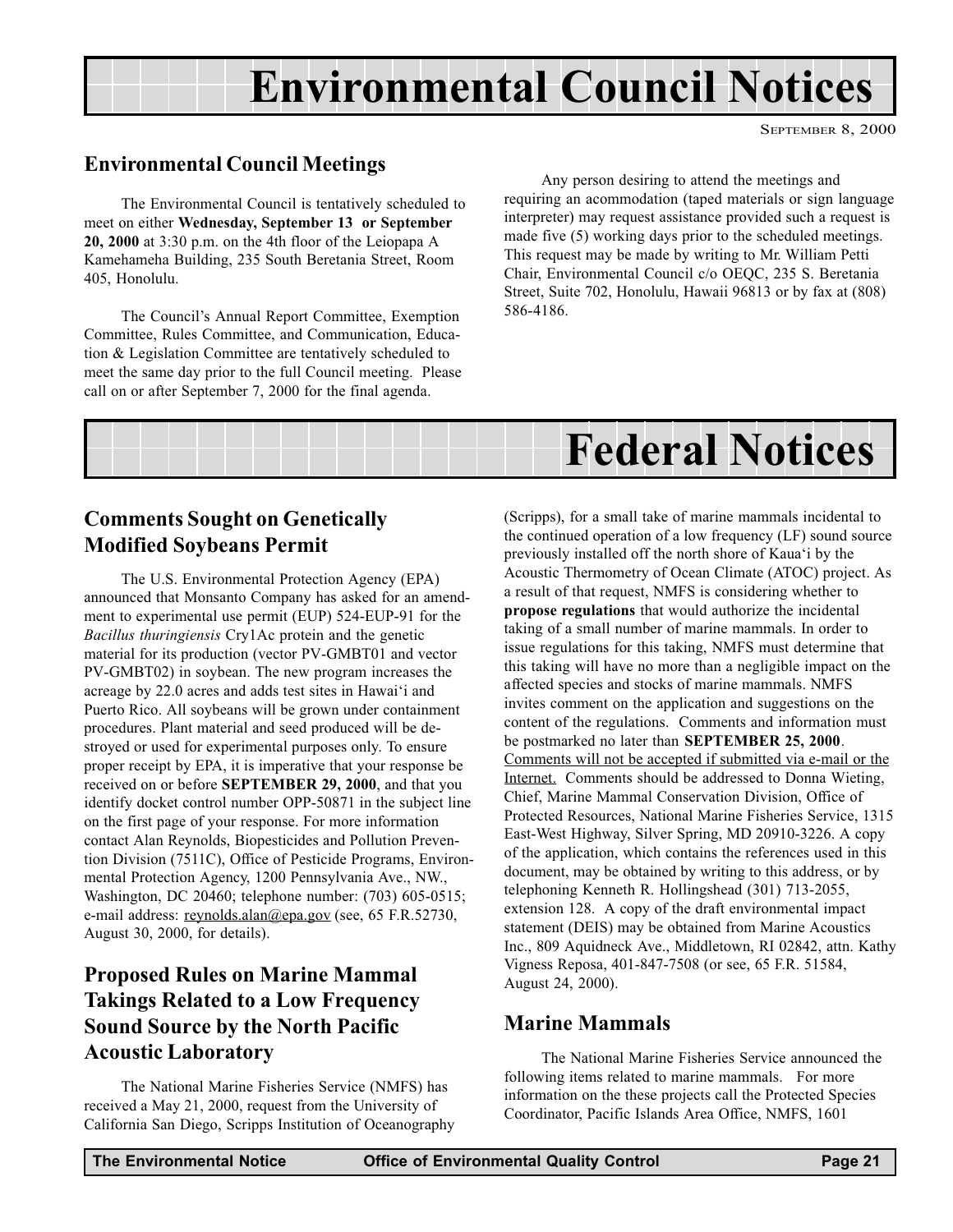# <span id="page-21-0"></span>Shoreline Notices

SEPTEMBER 8, 2000

Kapiolani Boulevard, Suite 1110, Honolulu, Hawai'i 96814-4700, telephone (808) 973-2937.

(1) Robin Baird, Ph.D. has asked for an amendment to increase annual takes of killer whales (Orcinus orca) from 20 to 50 in Pacific coastal waters. The current Scientific Research Permit No. 731-1509-01 authorizes radio tagging via suction-cup attachment, photo-identification, and behavioral observations of several species of cetaceans in order to study diving behavior of the subject cetacean species. Comments must be received on or before SEPTEMBER 14, 2000 (see, 65 F.R. 49785, August 15, 2000, for details).

(2) Marsha Green, Ph.D. has asked for an amendment to: (1) change the expiration date to August 31, 2005; (2) add approach takes for spinner dolphins (Stenella longirostris), spotted dolphins (Stenella attenuata) and bottlenose dolphins (Tursiops truncatus) when in the presence of humpback whales; and (3) increase annual humpback whale takes to 350 for controlled vessel approaches and 700 for video/audio recordings. The current Scientific Research Permit No. 924- 1484-00 authorizes controlled vessel approach trials and audio/video recordings on humpback whales (Megaptera novaeangliae) during the course of research in waters between Maui and Lana'i, and off the northwest coast between Kona and Hawai'i to evaluate whale behavior in the presence of vessels. Comments must be received on or before SEPTEMBER 18, 2000 (see, 65 F.R. 50185, August 17, 2000, for details).

(3) Jim Darling, Ph.D., P.O. Box 384, Tofino, B.C., Canada, has requested a scientific research Permit No. 753- 1599-00 to research (over a 5-year period) the mating behavior, social organization and behavioral ecology of humpback whales (Megaptera novaeangliae) and gray whales (*Eschrichtius robustus*) in the state waters of Alaska, Hawai'i, Oregon, Washington and/or California. The applicant seeks authorization for: (1) 4,000 total annual takes of humpback whales through photo-identification, close approach, incidental harassment, sound recording, aerial photogrammetry and underwater observation with 400 of these annual takes for biopsy sampling; and (2) 500 total annual takes of gray whales through photo-identification, close approach, incidental harassment, sound recording, aerial photogrammetry and underwater observation with 100 of these annual takes for biopsy sampling. The applicant also seeks authorization to import collected tissue into the U.S. and dissect/collect tissues, particularly related to sound production systems, of dead humpback and gray whales. Written or telefaxed comments must be received on or before SEPTEMBER 28, 2000 (see, 65 F.R. 52411, August 29, 2000, for details).

(4) U.S. Navy, SPAWARSYSCEN, Code D3503, 49620 Beluga Road, San Diego, California 92152-6506, has

requested a scientific research Permit No. 931-1597-00 to conduct audiometric and sonocular testing on 48 species of stranded and entrapped cetaceans to determine their acoustic sensitivities and vestibular responses. The proposed research will take place in U.S. and International waters over a five year period. The applicant requests a maximum of 15 takes for each species. Takes include close approach, direct animal handling, acoustic studies, and tissue collection and import. All age, sex and reproductive classes will be sampled except for pregnant and/or lactating individuals. The applicant also requests authorization to administer medical care in coordination with local stranding networks. Written or telefaxed comments must be received on or before SEPTEMBER 28, 2000 (see, 65 F.R. 52410, August 29, 2000, for details).

## Discharge Into the "Jailhouse Swamp" on Kaua'i

On February 10, 2000, EPA started a Class I penalty proceeding for the assessment of penalties by filing the following Complaint with Danielle Carr, Regional Hearing Clerk, U.S. EPA, Region IX, 75 Hawthorne Street, San Francisco, California 94105, telephone (415) 744-1391: In the matter of Rego Trucking Limited, Inc., Docket No. CWA-9-2000-0004, proposed penalty, up to \$25,000; for the unauthorized discharge from Rego Trucking Limited, Inc., Kauai, Hawaii, during February, 1995, into a wetland identified as the "jailhouse swamp" on Kauai, Hawaii. If you would like to submit written comments, or participate in the proceeding, contact Danielle Carr, Regional Hearing Clerk, U.S. EPA, Region 9, 75 Hawthorne Street, San Francisco, CA 94105, (415) 744-1391. All information submitted by Rego Trucking Limited, Inc., is available as part of the administrative record, subject to provisions of law restricting public disclosure of confidential information. The file is available for inspection during normal business hours at the office of the Regional Hearing Clerk. The deadline for submitting comments or requests is thirty days from August 28, 2000, the date of publication of the official notice in the Federal Register (see, 65 F.R. 52116, August 28, 2000 for complete text of notice and additional information).

# EPA Removes Schofield Barracks from the Superfund National Priorities List

The U.S. Environmental Protection Agency (EPA) Region 9 announced the deletion, effective AUGUST 10, 2000, of the Schofield Army Barracks Site in Honolulu County, O'ahu, Hawai'i from the National Priorities List (see, 65 F.R. 48930, August 10, 2000).